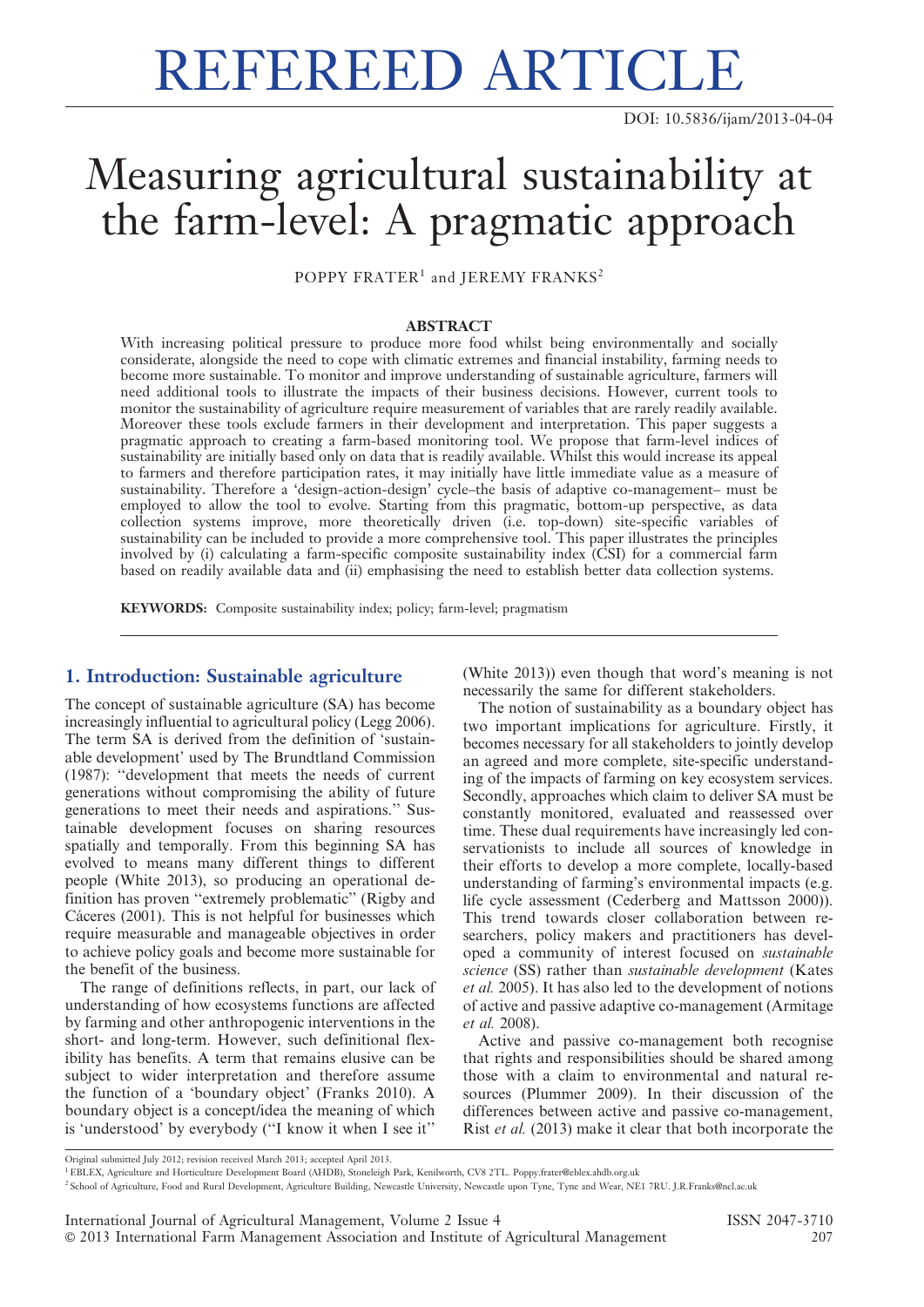Measuring agricultural sustainability at the farm-level: A pragmatic approach **The I. Franks and P. Frater** J. Franks and P. Frater



Figure 1: The concept of 'design-action-design' cycle in the evaluation of sustainable agriculture

need to modify activities as knowledge and experience grows. Both approaches incorporate the 'design-actiondesign' cycle. Adaptive co-management does so within a more deliberate experimental framework, while passive co-management is based upon a single course of action formulated using best available modelling and evidence (Rist et al. 2013). In this way, learning through experimentation (within a formalised framework, with informed and interested parties) can become instrumental in driving forward our limited understanding of agricultural sustainability.

#### Design-action-design

A 'design-action-design' approach to applying a specific sustainability measurement tool- the composite sustainability index  $(CSI)^2$ - to quantify all aspects of SA is outlined in Figure 1. Indicators are based on measurements in order to record trends in relation to pre-specified policy objectives and targets. As the methodology develops, redundant measurements and new measurement requirements are identified.

As understanding of the environmental impacts of farm management decisions become clearer, management blueprints need to be revised and thereby the sustainability of individual farm businesses can improve. This is particularly important because whether a practice is sustainable depends upon the context within which the techniques and practices are used; what represents a sustainable technique will ''vary both temporally and spatially" (Rigby and Cáceres 2001).

We argue for a bottom-up perspective to determine indicator selection rather than the top-down perspective because, despite a degree of uncertainty, action is required to evaluate SA (Rigby and Cáceres 2001) and we believe a pragmatic approach is the best way to move forward. Our starting definition of SA will be taken from the Sustainable Agriculture Initiative as the 'need to safeguard agricultural products, while protecting and improving the natural environment and social/economic conditions of local communities' (SAI 2010). Many variables might be used to reflect each component of the triple bottom line (a point that is discussed later), but the pragmatic approach would be limited by variables that are currently readily available. In this way, widespread participation is more likely because application is non-prescriptive. Individual farms are likely to have different data readily available therefore the initial index will vary across farms, with a degree of convergence developed over time to encompass information summarising the triple bottom line.

Over time the index will develop to more accurately reflect local sustainability targets as indicated by local environmental targets (e.g. Natural England's natural

<sup>&</sup>lt;sup>2</sup> The CSI aggregates multiple indicators to provide a single value and/or a diagrammatical representation of the sustainability of a process. An indicator is a qualitative or quantitative measure that reflects a criterion and can be used as a standard on which a judgement or decision may be based (López-ridaura et al. (2005)).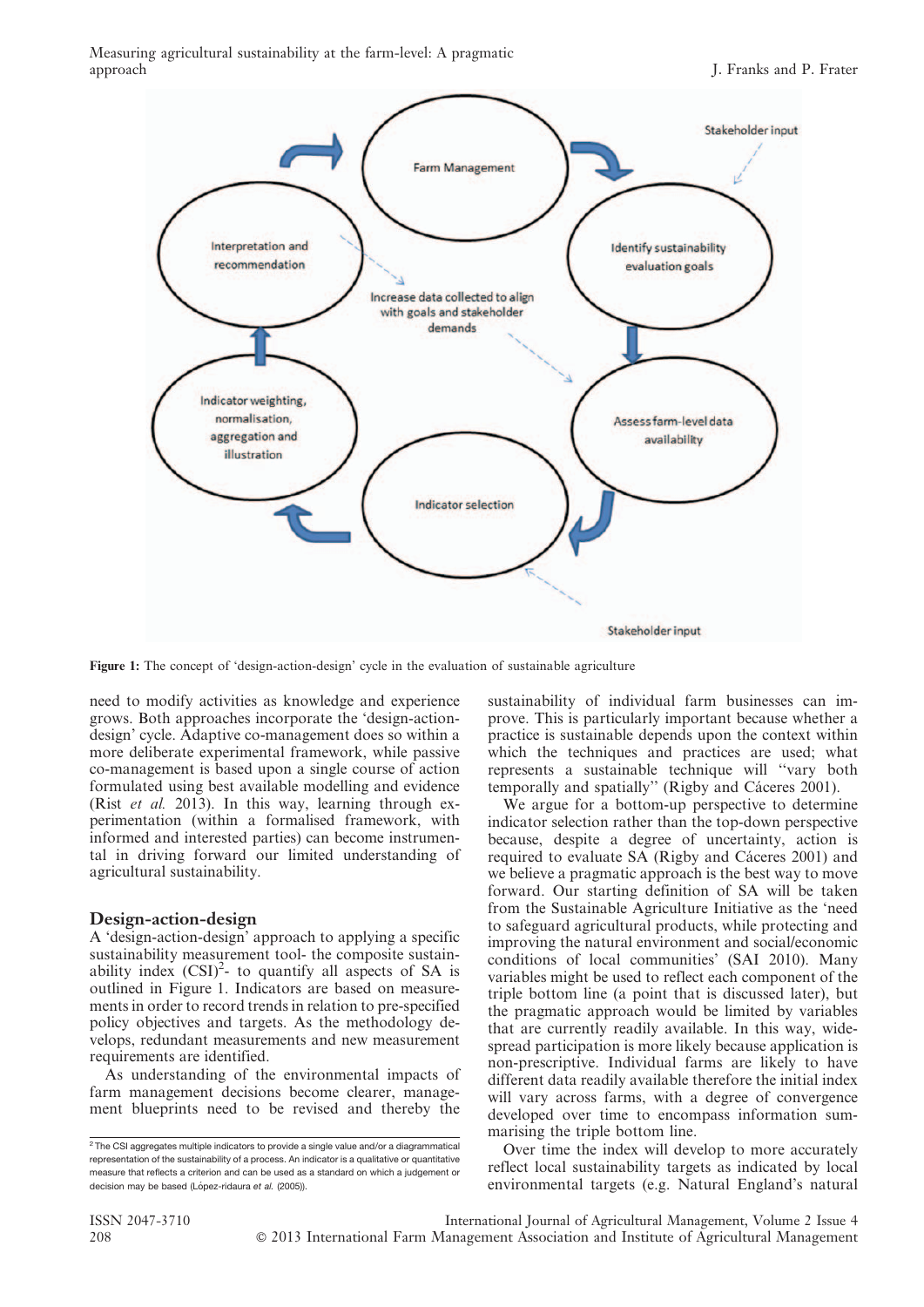character area priority concerns), economic requirements to maintain a thriving and successful business, and the resources demanded and supplied by the rural economy. Convergence will allow the indicator to be compared on a like-for-like basis between farms. Over time therefore, the variables measured and combined into a single sustainability index value will more closely reflect the farm's short- and long-term resilience and the ecosystem's ability to buffer shocks (Pretty 2008; Darnhofer *et al.* 2010). The initial pragmatically identified starting-point will quickly develop to use variables more closely aligned with the theoretically developed notions of sustainability.

The next section puts this approach into context by reviewing the literature to identify competing methods to assess farm-level sustainability. This is followed by a review of how the CSI is typically constructed and suggested methods to develop a farm-level CSI. Section 4 illustrates application of the CSI on a commercial farm. Section 5 discusses the benefits and disadvantages of the pragmatic, bottom-up approach compared to the theoretically driven, top-down approach. Section 6 concludes.

# 2. Methods to assess agricultural sustainability

The literature review suggests current agricultural sustainability tools are based on adapted versions of four main methods: life cycle analysis (LCA), green accounting, ecological footprinting and the CSI (Table 1). Whilst LCA is comprehensive (Cederberg and Mattsson 2000), it is also expertise- and time-intensive, which limits its applicability. It also doesn't typically include economic and social measures and struggles with qualitative data (e.g. biodiversity) (Lindeijer 2000). Green accounting incorporates the economic pillar of sustainability (Bartelmus 1999; Bartelmus and Vesper 2000; Halberg et al. 2005), but is also difficult to apply due to large data requirements and methodological fallibilities, particularly related to the estimation of monetary values for non-marketed public goods and other ecosystem services. It is generally not applied at the farm-level. Ecological footprinting developed by Wackernagel and Rees (1996) adopts a more pragmatic approach. Calculating the area of land used is relatively straightforward, and farm greenhouse gas (GHG) emissions and carbon sequestration can be estimated using LCA and on-line calculators (such as the Carbon Accounting for Land Managers calculator (CLA 2009) or the Cool Farm Tool (Cool Farm Institute (2012)). However, Ecological footprinting only assesses a portion of the environmental dimension of sustainability (i.e. land-use, GHG emissions and chemical outputs). On the other hand, it could form part of the holistic assessment.

Each approach has its advantages and shortcomings and each has been widely used. However, as it is generally considered necessary in sustainability evaluation to embrace all three dimensions and scales of rural land management- the assessment method needs to be multidimensional and the CSI approach is the only one with the capacity to achieve this.

The ideal CSI uses a straightforward, flexible and repeatable methodology to allow meaningful intra- and inter-farm comparisons (e.g. Nambiar et al. (2001), Rigby et al. (2001), Gómez-Limón and Riesgo (2009)). Like other approaches, the CSI can condense sustainability into a single data value which provides an efficient and easy to understand summary of status and trajectory towards targets for external stakeholders. The main drawback of the CSI approach is the difficulty practitioners have in agreeing: (i) which variables to use in the composite index and (ii) how to combine these variables in a way that best reflect each variable's contributions to sustainability. Nevertheless, it is because the benefits outweigh the disadvantages that studies have used the CSI methodology to measure sustainability across a large number of industries (e.g. steel OECD (2008)) and scales (e.g. village catchment, e.g. Izac and Swift (1994) to country, e.g. Bandura (2008), Esty et al. (2005)).

# 3. Composite Sustainability Index (CSI): methodological issues

A CSI is created from numerous component variables which are amalgamated to provide a summary of sustainability in a single value and/or informative radar web (sustainability web) (e.g.  $AMOEBA<sup>3</sup>$  (Wossink) 1995)) . The variables that are typically selected reflect the researchers' notion of sustainability. To create a CSI, five methodological issues need to be addressed sequentially (Gómez-Limón and Riesgo 2009):

- (i) Selection of the all the variables to be used in the CSI;
- (ii) normalisation of each of these variables;
- (iii) assigning weights to each variable which reflect that variable's contribution to that particular dimension of sustainability;
- (iv) aggregation of these normalised values to create the mulit-dimensional CSI;
- (v) presentation of the CSI so it can be easily and accurately interpreted.

This section illustrates the different approaches practitioners have used at each of these steps.

### Selection of the component variables of sustainability

When selecting which variables to use, practitioners have typically started by defining sustainability and then traded the ease of obtaining data with the theoretical importance of the variable in their definition. One direct consequence is that studies have used a wide range of variables in their model (Table 2). Whilst this suggests that CSIs are highly subjective, environments and the threats to them do vary, so indicators do need to be country-, regional- and farm-specific. They will also depend on the development stage of the region and the intended use of the CSI (QIU Hua-jiao et al. 2005).

A study of Table 2 shows that selected variables tend to fall into one of two categories. They are either directly measured or ranked in relation to one another (e.g. those based on different management practices) (Nambiar et al.

<sup>&</sup>lt;sup>3</sup> AMEOBA is a Dutch acronym translating to 'general method of ecosystem description and assessment'. The method depicts the sustainability of the business as a 'map' reflecting attainment of selected attributes.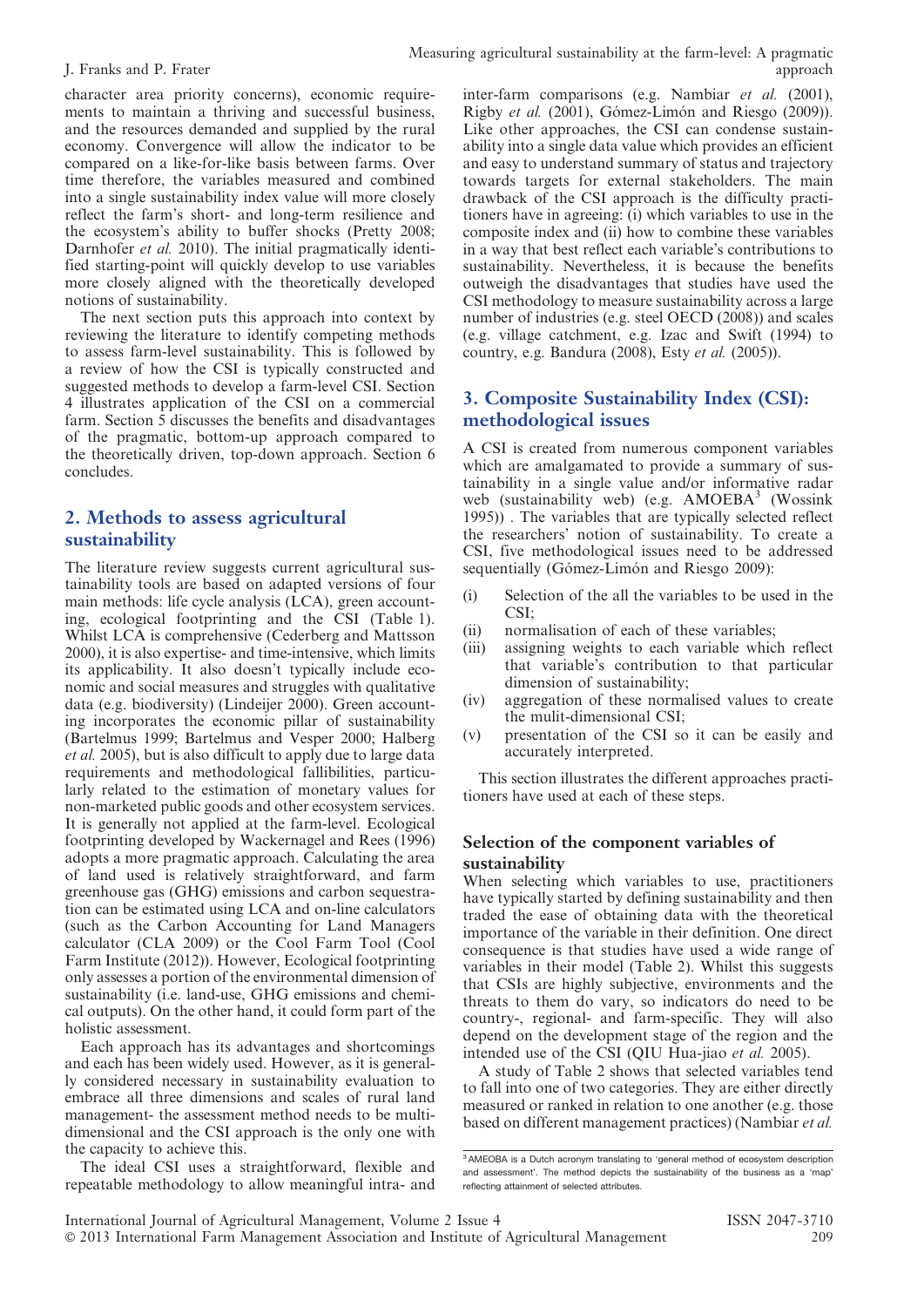|                                                                                   | Literature examples | Cederberg et al. (2000),<br>Williams et al. (2006)                                                                                                           | Grêt-Regamey and Kytzia<br>(2007)                                                                                                                   | Van der Werf et al. (2007)                                                                                                                                                                                        | Rigby et al. (2001)                                                                                                  |
|-----------------------------------------------------------------------------------|---------------------|--------------------------------------------------------------------------------------------------------------------------------------------------------------|-----------------------------------------------------------------------------------------------------------------------------------------------------|-------------------------------------------------------------------------------------------------------------------------------------------------------------------------------------------------------------------|----------------------------------------------------------------------------------------------------------------------|
|                                                                                   | Data requirements   | and to nature, (e.g. energy<br>and raw material inputs)<br>Inventory of all flows from<br>and their impact<br>assessment.                                    | their physical parameters<br>and means of valuation.<br>Key ecosystem services,                                                                     | emissions, land area used<br>Land area occupied, farm<br>produced off-farm (e.g.<br>non-renewable energy,<br>to produce the inputs<br>feed).                                                                      | A range of measurements<br>based on the set of<br>indicators selected.                                               |
|                                                                                   | <b>Drawbacks</b>    | Requires time and expert input to<br>accounting for changes in the<br>Rigid system boundaries make<br>Lacks social dimension.<br>system difficult.<br>apply. | Valuation must be continually<br>Difficult to apply money-metric<br>measures of value.<br>Commodifies nature.<br>updated.                           | Fails to account for greenhouse<br>gas emissions, national<br>degradation over time.<br>boundaries, intensive<br>production and land                                                                              | May conceal problems in the farm<br>Indicator choice and weightings<br>method are subjective.<br>production process. |
| Table 1: Details of a selection of agricultural sustainability assessment methods | <b>Merits</b>       | Comprehensive account of<br>environmental impacts.<br>a product's                                                                                            | improve the way we use<br>Provides incentives to<br>resources.<br>natural                                                                           | impacts into a single<br>Condenses complex<br>intuitive number.                                                                                                                                                   | measurements for ease<br>of interpretation and<br>Summarises multiple<br>Flexible approach<br>comparison.            |
|                                                                                   | Principles          | environmental burdens arising<br>Detailed examination of the<br>from production.                                                                             | natural resource use and abuse<br>by economic activity (Bartelmus<br>economic accounts to include<br>Extension of the conventional<br>et al. 2003). | the resources that the population<br>and assimilate the wastes that the<br>population produces (Rees 2000).<br>ecosystems required to produce<br>area of productive land and water<br>[under assessment] consumes | multidimensional indicators to<br>Aggregation of a combination of<br>formulate a composite<br>indicator.             |
|                                                                                   | Assessment<br>tool  | Analysis (LCA)<br>Life Cvcle                                                                                                                                 | accounting<br>$\mathfrak{F}$<br>Green                                                                                                               | Footprinting<br>Ecological                                                                                                                                                                                        | Sustainability<br>Index (CSI)<br>Composite                                                                           |

mathade ahilitu

ISSN 2047-3710 International Journal of Agricultural Management, Volume 2 Issue 4<br>210  $\degree$  2013 International Farm Management Association and Institute of Agricultural Management  $\odot$  2013 International Farm Management Association and Institute of Agricultural Management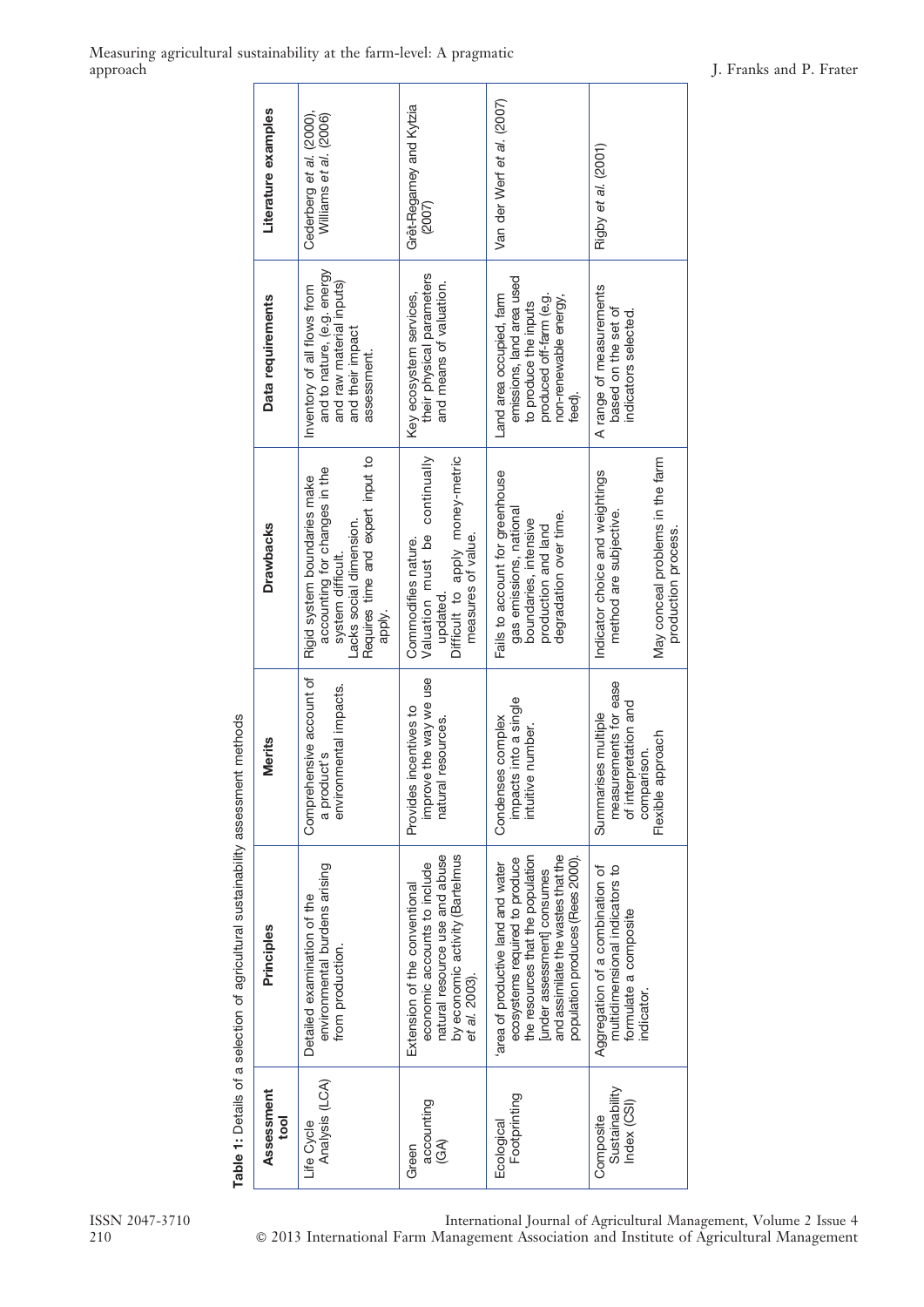| Output form                                                                      | Global Sustainability<br>Index                                                                                                                                                                                                                                                                                                          | Composite Indicator of<br>Sustainability (CIAS)<br>irrigated agriculture<br>comparing rain-fed<br>agriculture and<br>Agricultural                                                                                                                                                                                                                                                                                                                | tonne of product and<br>Data in raw form per<br>per hectare                                                                                                                                                              |
|----------------------------------------------------------------------------------|-----------------------------------------------------------------------------------------------------------------------------------------------------------------------------------------------------------------------------------------------------------------------------------------------------------------------------------------|--------------------------------------------------------------------------------------------------------------------------------------------------------------------------------------------------------------------------------------------------------------------------------------------------------------------------------------------------------------------------------------------------------------------------------------------------|--------------------------------------------------------------------------------------------------------------------------------------------------------------------------------------------------------------------------|
| Aggregation and Interpretation                                                   | Summed stakeholder rank for each system<br>are averaged for easy comparison                                                                                                                                                                                                                                                             | Used a joint analysis with different techniques<br>function to represent total, partial and varying<br>Weighting methods included statistical and<br>weighted indicators, and a multicriterion<br>weighted sum of indicators, product of<br>of aggregation and weighting methods<br>Aggregation methods compared were:<br>degrees of compensation.<br>expert-input methods                                                                       | Comparisons of ten commodities per tonne of<br>commodities are more efficient with respect<br>to the indicators and yield (i.e. data is not<br>product allows the reader to see which<br>aggregated into a single index) |
| Indicators selected                                                              | Phosphorous soil surface balance<br>Nitrogen soil surface balance<br>Soil organic carbon indicator<br>Crop sequence indicator<br>Load index crustaceans<br>Load index algae<br>Soil cover index<br>Load index rats<br>Load index fish<br>Energy Output<br>Variable costs<br>Gross Income<br>Gross Margin<br>Energy Input<br>Energy Gain | Risk of abandonment of agricultural activity<br>Economic dependence of agricultural<br>Agro-environmental subsidy areas<br>Contribution of agriculture to GDP<br>Income of agricultural produce<br>Agricultural employment<br>Phosphorous balance<br>Use of irrigation water<br>Stability of workforce<br>Mean area per plot<br>Nitrogen balance<br>Energy balance<br>Specialisation<br>Pesticide risk<br>Insured area<br>Soil cover<br>activity | Eutrophication potential<br>Acidification potential<br>Primary energy used<br>Abiotic resource use<br>Pesticides used<br>Irrigation water<br>Land use<br>GWP                                                             |
| Sustainability<br>dimension                                                      | Environment<br>Economic                                                                                                                                                                                                                                                                                                                 | Environmental<br>Economic<br>Social                                                                                                                                                                                                                                                                                                                                                                                                              | Environment                                                                                                                                                                                                              |
| Table 2: Details of the methods used in ten research papers applying<br>Products | Cereals and<br>forages                                                                                                                                                                                                                                                                                                                  | potatoes, etc.)<br>(maize, sugar-<br>Winter cereals<br>Spring crops<br>Sunflowers,<br>beet,                                                                                                                                                                                                                                                                                                                                                      | potatoes, oilseed<br>rape, tomatoes,<br>beef, pig meat,<br>poultry meat,<br>sheep meat,<br>Bread wheat,<br>milk, eggs                                                                                                    |
| Country                                                                          | Italy                                                                                                                                                                                                                                                                                                                                   | Spain                                                                                                                                                                                                                                                                                                                                                                                                                                            | š                                                                                                                                                                                                                        |
| Authors                                                                          | Castoldi and<br><b>Bechini</b><br>(2010)                                                                                                                                                                                                                                                                                                | Gómez-Limón<br>and Riesgo<br>(2009)                                                                                                                                                                                                                                                                                                                                                                                                              | Williams et al.<br>(2006)                                                                                                                                                                                                |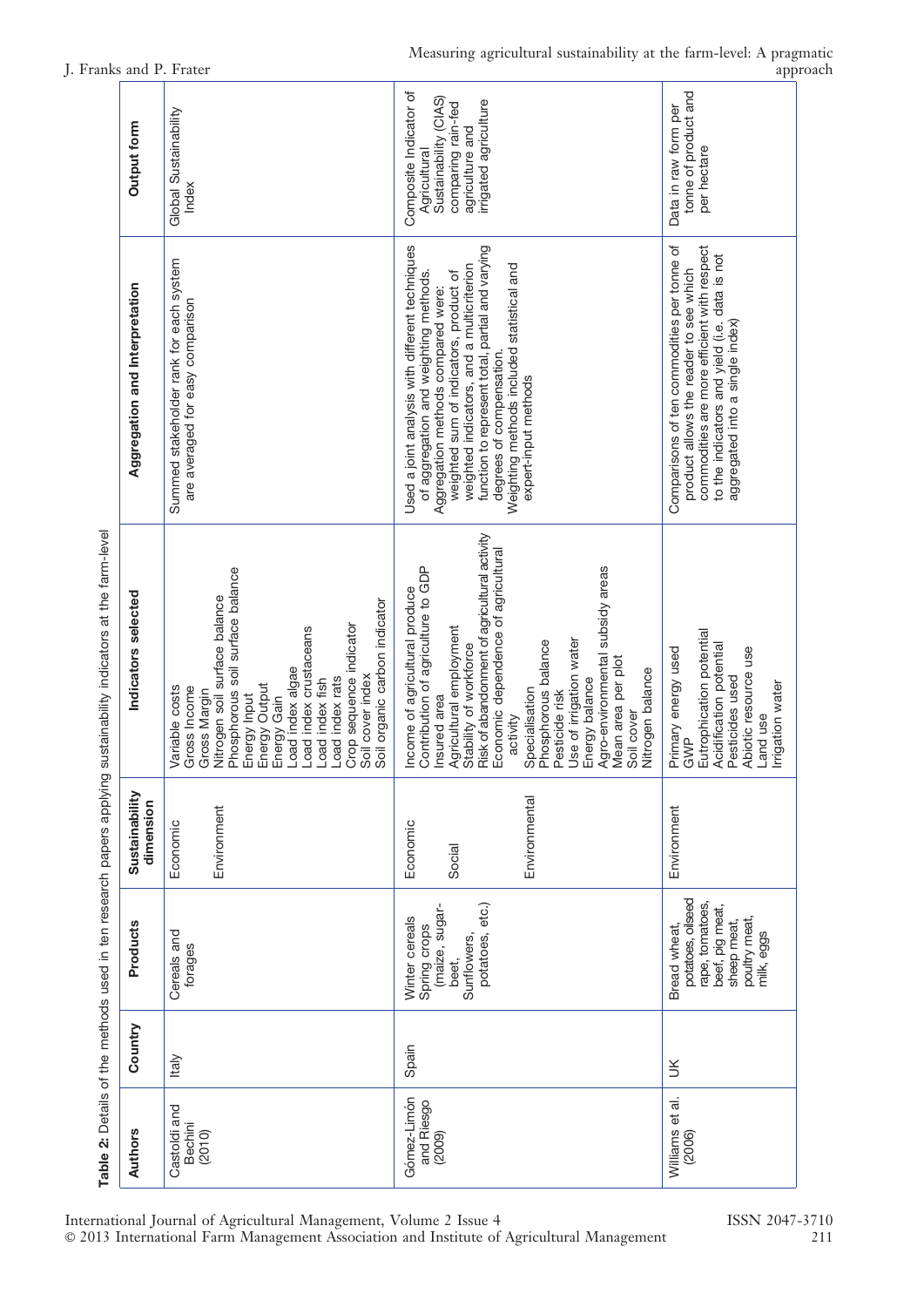| Output form                                                                                                                                       | per hectare or percen-<br>systems in the study<br>Indicator comparisons<br>tages for the three                                                                              | given per hectare or<br>conventional farms,<br>between organic,<br>data in raw form<br>Comparison tables<br>integrated and<br>% area                                                                                                                                                                                                                        | Comparative tables of<br>impact, economics<br>soil quality, yield,<br>balances of the<br>three systems<br>environmental<br>and energy                                                                                                                    | comparing organic<br>and conventional<br>Web diagrams<br>horticultural<br>systems                                              |
|---------------------------------------------------------------------------------------------------------------------------------------------------|-----------------------------------------------------------------------------------------------------------------------------------------------------------------------------|-------------------------------------------------------------------------------------------------------------------------------------------------------------------------------------------------------------------------------------------------------------------------------------------------------------------------------------------------------------|----------------------------------------------------------------------------------------------------------------------------------------------------------------------------------------------------------------------------------------------------------|--------------------------------------------------------------------------------------------------------------------------------|
| Aggregation and Interpretation                                                                                                                    | differences found and proposes that organic<br>No aggregation, highlights the significant<br>farming is more sustainable                                                    | compliance of farms with environmental<br>thresholds from literature and laws and<br>No aggregation, yet the paper compares<br>regulations                                                                                                                                                                                                                  | No aggregation but inference of sustainability<br>based on incorporation of external costs<br>and valuation of ecosystem services                                                                                                                        | Weighted sum of scores. Wide ranging results<br>show that other factors are involved in the<br>determination of sustainability |
| Table 2 continued: Details of the methods used in ten research papers applying sustainability indicators at the farm-level<br>Indicators selected | Crop yields (Under normal rainfall and<br>Herbicide leaching<br>Nitrate leaching<br>Energy inputs<br>Soil Nitrogen<br>Soil biology<br>Soil carbon<br>drought)<br>Net return | Environmental potential risk indicator for<br>Herbaceous plant biodiversity indicator<br>Arboreous plant biodiversity indicator<br>Hedge biodiversity indicator<br>Phosphorous sediment<br>Crop diversity indicator<br>Nitrogen leaching<br>Nitrogen run-off<br>Nitrogen losses<br>Variable Costs<br>Gross margin<br>pesticides<br>Soil erosion<br>Revenues | Adverse impacts of pesticides and fruit<br>Leaf and fruit mineral content<br>Energy input: Output ratio<br>Consumer taste tests<br>Orchard profitability<br>Size and grade<br>Fruit maturity<br>Tree growth.<br>Fruit yields<br>thinners<br>Soil quality | Pest/disease control<br>Crop management<br>Weed control<br>Seed source<br>Soil fertility                                       |
| Sustainability<br>dimension                                                                                                                       | Environment<br>Economic                                                                                                                                                     | Environment<br>Economic                                                                                                                                                                                                                                                                                                                                     | Environment<br>Economic<br>Social                                                                                                                                                                                                                        | Environment                                                                                                                    |
| Products                                                                                                                                          | Corn, soybeans,<br>wheat, alfalfa<br>corn silage,<br>hay, winter<br>wheat                                                                                                   | broadbeans<br>sugar beet,<br>milk, beef<br>Cereals,                                                                                                                                                                                                                                                                                                         | Apples                                                                                                                                                                                                                                                   | Various                                                                                                                        |
| Country                                                                                                                                           | SSU                                                                                                                                                                         | <b>Italy</b>                                                                                                                                                                                                                                                                                                                                                | SA                                                                                                                                                                                                                                                       | š                                                                                                                              |
| Authors                                                                                                                                           | et al. (2005)<br>Pimentel                                                                                                                                                   | Pacini et al.<br>(2003)                                                                                                                                                                                                                                                                                                                                     | $et$ al. $(2001)$<br>Reganold                                                                                                                                                                                                                            | Rigby et al.<br>(2001)                                                                                                         |

# Measuring agricultural sustainability at the farm-level: A pragmatic

212

ISSN 2047-3710 International Journal of Agricultural Management, Volume 2 Issue 4 ' 2013 International Farm Management Association and Institute of Agricultural Management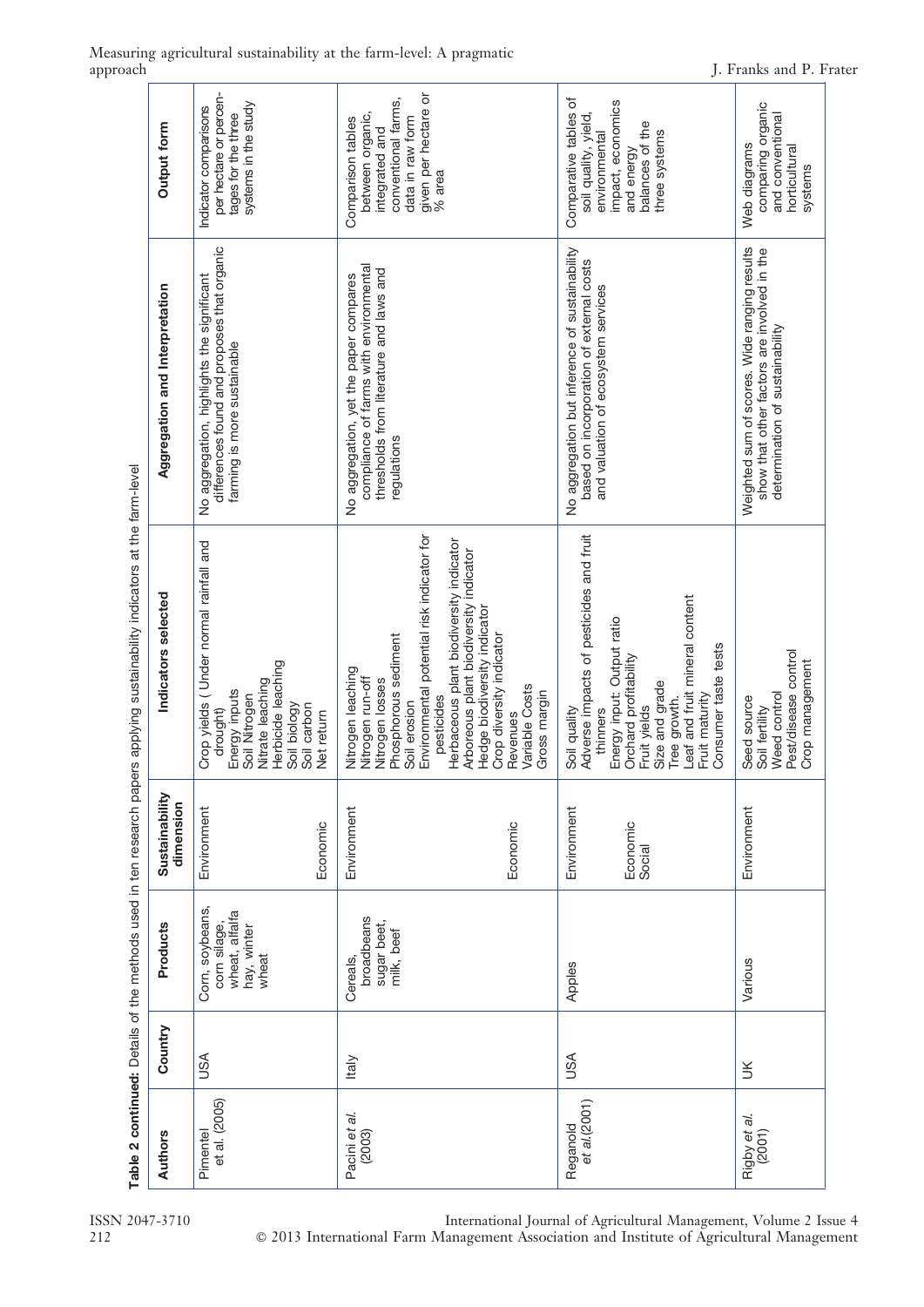| Output form                    | Sustainability<br>Agricultural<br>Index                                                                                                                                                                                                                                                                                                                                                                                                                                                     | for 3 system types<br>Inventory (schematic)<br>of selected impact<br>cycle assessment<br>indicators of Life<br>categories and                                                                                                                                                                                                                                                                                                                                                                | nutrient balances for<br>biocide index and<br>the four system<br>GIS mapping of<br>types   |
|--------------------------------|---------------------------------------------------------------------------------------------------------------------------------------------------------------------------------------------------------------------------------------------------------------------------------------------------------------------------------------------------------------------------------------------------------------------------------------------------------------------------------------------|----------------------------------------------------------------------------------------------------------------------------------------------------------------------------------------------------------------------------------------------------------------------------------------------------------------------------------------------------------------------------------------------------------------------------------------------------------------------------------------------|--------------------------------------------------------------------------------------------|
| Aggregation and Interpretation | components. Annual means for each region<br>Weighted product of all sustainability<br>are calculated and compared                                                                                                                                                                                                                                                                                                                                                                           | data to graph using radar charts, therefore<br>no single CSI is produced and systems are<br>Used estimated thresholds to normalise the<br>compared based on the 'space' they<br>occupy in the graph                                                                                                                                                                                                                                                                                          | achievement of sustainable land use at<br>Linear programming model to aid<br>higher levels |
| Indicators selected            | Fertiliser use efficiency/ Irrigated water<br>Soil erosion t(soil/km2)/ soil saline<br>Phosphorous soil surface balance<br>Cation Exchange Capacity (CEC)<br>Real net output per land unit<br>Agricultural nutrient balance<br>Available water capacity<br>Input/output of energy<br>Electrical conductivity<br>use efficiency (%)<br>Income per labour<br>Clay content (%)<br>Soil depth (cm)<br>Organic matter<br>Cultural level<br>Bulk density<br>Permeability<br>content<br>Crop yield | Application of herbicide and antibiotics<br>Grassland (no. of species, date of first<br>Grazing animals (period, breed, alpine<br>Housing system and conditions, herd<br>Layout of farmstead (regional type,<br>Hedges and field margins (density,<br>spacing, grazing season, care)<br>buildings, farm garden, trees,<br>management (e.g. Lightness,<br>diversity, state/care, fences)<br>Potential of nitrate leaching<br>cattle keeping)<br>NH <sub>3</sub> -emission<br>orchard)<br>cut) | Balances of N, P and K in soil                                                             |
| Sustainability<br>dimension    | Environment<br>Economic<br>Social                                                                                                                                                                                                                                                                                                                                                                                                                                                           | Environment<br>Social                                                                                                                                                                                                                                                                                                                                                                                                                                                                        | Environment                                                                                |
| Products                       | Various                                                                                                                                                                                                                                                                                                                                                                                                                                                                                     | Dairy                                                                                                                                                                                                                                                                                                                                                                                                                                                                                        | Various                                                                                    |
| Country                        | China                                                                                                                                                                                                                                                                                                                                                                                                                                                                                       | Germany                                                                                                                                                                                                                                                                                                                                                                                                                                                                                      | Rica<br>Costa                                                                              |
| Authors                        | Nambiar et al.<br>(2001)                                                                                                                                                                                                                                                                                                                                                                                                                                                                    | Haas et al.<br>(2001)                                                                                                                                                                                                                                                                                                                                                                                                                                                                        | Jansen et al.<br>(1995)                                                                    |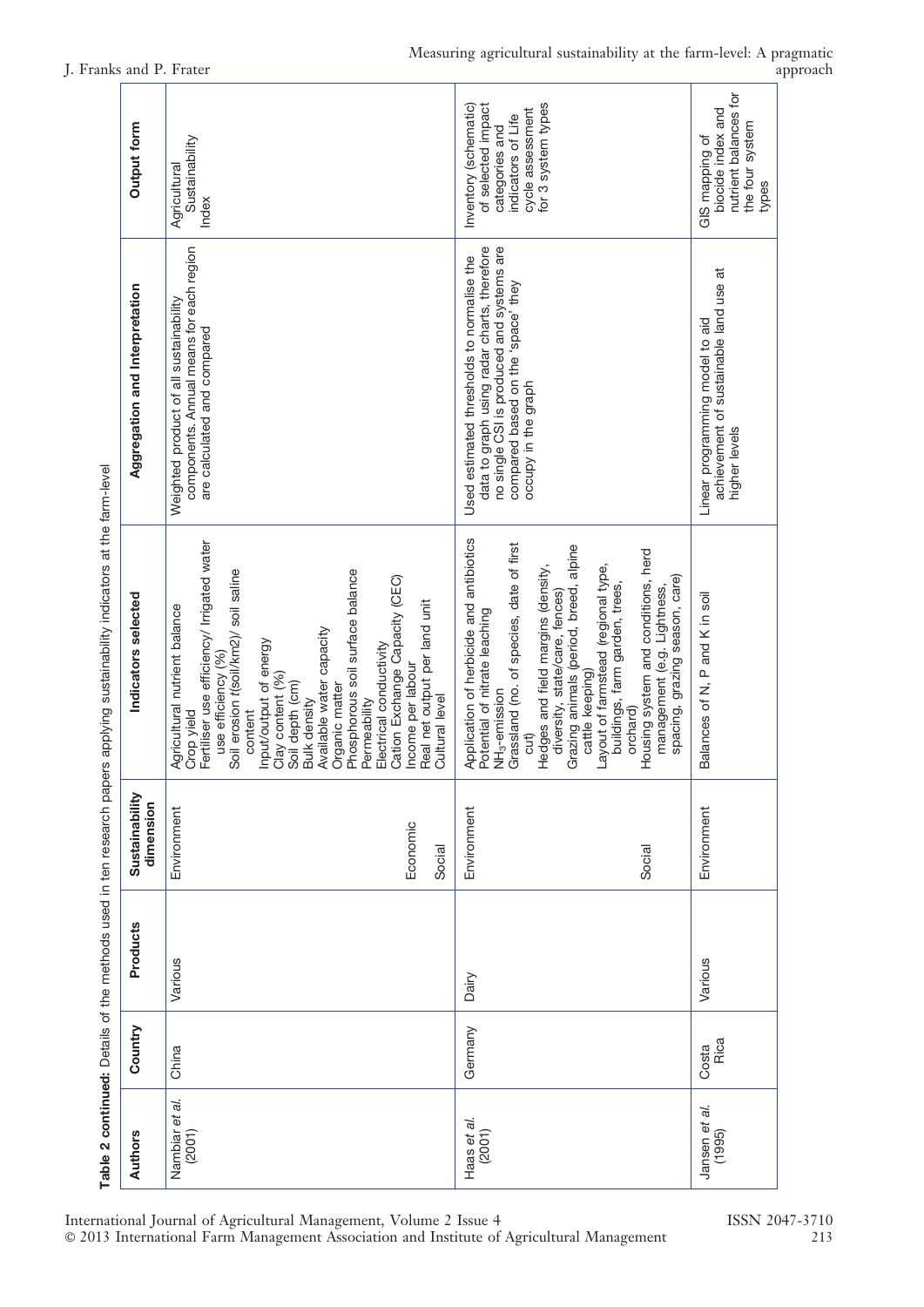Measuring agricultural sustainability at the farm-level: A pragmatic approach J. Franks and P. Frater

2001). Directly measured variables require greater time and resources, whereas ranked measurements can add to the subjectivity of the study. However, ranked measures do allow positive and negative scoring reflecting the potential positive and negative impact of management activities (Rigby et al. 2001). Though selection of variables is typically guided by theory, additional subjectivity occurs in selecting the variables to use in the final index as those which reflect the same aspects of sustainability will need to be whittled down to prevent multicolinearity (overlap).

To help address these problems, a participatory approach which employs stakeholders expertise is recommended (Hodge and Hardi 1997; Speelman et al. 2007). For example, López-ridaura et al. (2005) obtained stakeholders' views through two rounds of interviews and selected from amongst the views offered using a hierarchical decision-making process. After identifying the objectives of the stakeholders, suggested variables were classified into one of the following sustainability attributes: productivity, stability, reliability, resilience or adaptability (López-ridaura et al. 2005). The second round of stakeholder interviews used these sustainability attributes to select the variables to use in the CSI and to estimate the weights to attach to each composite variable. Finally the selected indicators and their values were considered by their spatial scale (i.e. farm-level, regional, national or global) (López-ridaura *et al.* 2005). For this method to be acceptable it must include representatives across the entire stakeholder spectrum; a balanced and carefully selected interviewee group is necessary. Some studies use a hierarchical method to determine dimensions of sustainability and refine the indicator set so it meets the goals of the study (e.g. Hani et al. (2003), Zahm et al. (2006)). Other studies employ expert panels to select variables considered to be analytically sound, measurable and of policy relevance (e.g. Gómez-Limón and Riesgo (2009)). Alternatively, one can select component variables for a CSI by reference to the literature (Castoldi and Bechini 2010). Table 3 displays the large number of attributes of sustainability captured in a selection of published studies, which could inform the indicator selection process.

#### Normalisation

Once variables have been selected they need to be transformed onto a common scale in a process termed normalisation (Gómez-Limón and Riesgo 2009). This allows each to be compared with the others. Several approaches have been used to normalise variables (see OECD (2008) for a comprehensive account). The following have been applied at a farm-level:

(1) Use of site-specific tolerability ranges or reference values to scale variables (Eckert  $et$   $al.$  2000; Gómez-Limón and Riesgo 2009) these values can be hard to obtain unless their availability had formed the basis for variable selection.

(2) The min-max approach (OECD 2008; Gómez-Limón and Riesgo 2009), this is the observed value for the specific variable minus the minimum value in the data set for that variable divided by the range in the data set for that variable (OECD 2008). For example, if a selected variable has a value of 200, and the range and minimum values found in the dataset for that variable are 250 and 50 respectively, then the observation's

min-max normalised value would be calculated as (200- 50)/250 and equal 0.6. This is only useful to compare amongst those in the sample.

(3) In their comparison of different farm systems Maeder *et al.* (2002) took the values of the selected variables from one system as the reference values and used this to compare with the variables' values recorded in the other systems. This approach can be used when working with a small sample and when variables need to be interpreted relative to one another. It may be most useful when values need to compare change over time rather than between locations.

#### Weighting of the indicator values

Generally weights are assigned to each selected variable according to the contribution that variable makes to agricultural sustainability (OECD 2008). Again, stakeholder consultation can assist at this stage. For example, Castoldi and Bechini (2010) asked a sample of farmers, researchers, agronomists, decision-makers and environmentalists to assign weights to selected variables to reflect their views of the contribution each variable made to agricultural sustainability. Each agricultural system was ranked by applying the weights provided by these expert groups (Castoldi and Bechini 2010). A less involved method uses weights reported by a single expert panel (Zahm et al. 2006; Gómez-Limón and Riesgo 2009).

Other studies score the sustainability of different agricultural practices using their knowledge of sustainability-impacts and the scientific literature (e.g. Rigby et al. (2001) and Rodrigues et al. (2010)). For example, using the literature as a base for identify commonly used criteria of agricultural sustainability, Rigby et al. (2001) allocated a score to a range of farming practice based on whether that practice was considered to improve or diminish a farm's environmental impacts. Although open to criticism because of the added subjectivity, this approach facilitates the widespread application of sustainability indices. Moreover, if clear links between action and environmental impact can be identified, these links can be standardised even though they are estimated by different researchers.

#### Aggregation

The method chosen to aggregate normalised and weighted variables influences the 'compensation' permitted between them, i.e. it influences the degree to which favourable practices are allowed to offset harmful ones (Bockstaller et al. 1997). The method of 'summing of scores'4 allows full compensation between the component variables, which may be sensible where variables are related. For example, a low level of animal diversity can be partially compensated by a higher degree of crop diversity (Zahm et al. 2006). However, full compensation is not appropriate for all indicators; a low level of nitrate leaching cannot balance a higher level of pesticide volatization (Bockstaller et al. 1997). Compensation between measures can be limited by assigning high weights to one (e.g. nitrate

<sup>&</sup>lt;sup>4</sup> Summing of scores is where the value for each variable is summed to produce an aggregate value. This method allows some values to offset others as full compensation between values is permitted.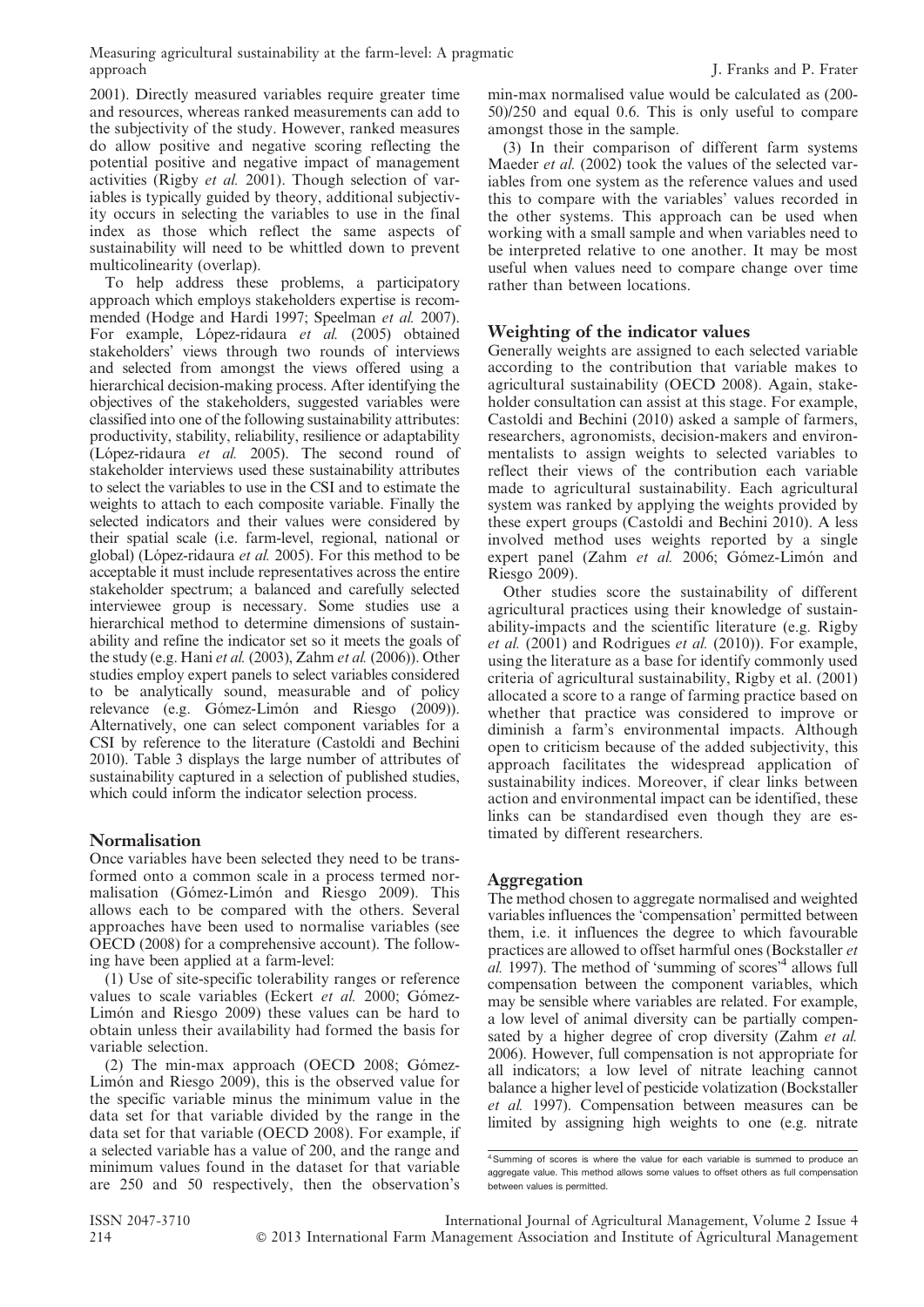| J. Franks and P. Frater | Measuring agricultural sustainability at the farm-level: A pragmatic | approach |
|-------------------------|----------------------------------------------------------------------|----------|
|                         |                                                                      |          |

| et al. (2010)<br>Rodrigues                 | ×                     |                                    |                      | $\boldsymbol{\times}$  | $\times\times$                       | $\boldsymbol{\times}$         |         |                    |                                 | $\times$                   |                            |            |
|--------------------------------------------|-----------------------|------------------------------------|----------------------|------------------------|--------------------------------------|-------------------------------|---------|--------------------|---------------------------------|----------------------------|----------------------------|------------|
| Castoldi<br>Bechini<br>(2010)<br>and       | $\boldsymbol{\times}$ | ×                                  | ×                    |                        | $\times\times$                       |                               |         |                    |                                 |                            |                            |            |
| Gómez-<br>Riesgo<br>(2009)<br>Limón<br>and | $\times$              | $\boldsymbol{\times}$              | ×                    | ×                      |                                      |                               |         | ×                  |                                 | $\boldsymbol{\times}$      |                            |            |
| Zahm<br>et al.<br>(2006)                   | ×                     | ×                                  |                      | ×                      | ×                                    | ×                             | ×       |                    | ×                               |                            |                            |            |
| Pimentel<br>et al.<br>(2005)               | ×                     | ×                                  | ×                    | ×                      |                                      |                               |         |                    |                                 |                            |                            |            |
| Pacini<br>et <i>al.</i><br>(2003)          | ×                     | $\times$                           |                      |                        | $\times$                             |                               |         | $\times$           |                                 |                            |                            |            |
| Hani<br>et al.<br>(2003)                   | ×                     | ×                                  | ×                    | $\boldsymbol{\times}$  |                                      |                               |         |                    |                                 |                            |                            |            |
| Rigby<br>et al.<br>(2001)                  | ×                     | ×                                  |                      | $\times\times$         |                                      |                               |         |                    |                                 |                            | ×                          |            |
| Reganold<br>et al.<br>(2001)               | ×                     | ×                                  |                      | ×                      |                                      |                               | ×       |                    |                                 |                            |                            |            |
| Nambiar<br>et al.<br>(2001)                | ×                     |                                    | ×                    | $\times\times$         |                                      |                               |         |                    |                                 |                            |                            |            |
| et al.<br>(2001)<br>Haas                   | $\boldsymbol{\times}$ |                                    | $\times$             |                        | ×                                    | $\times$                      |         |                    |                                 |                            |                            |            |
| Eckert<br>et al.<br>(2000)                 | $\boldsymbol{\times}$ |                                    | ×                    | ×                      | $\times$                             |                               |         |                    | ×                               |                            | $\times$                   |            |
| Jansen<br>et al.<br>(1995)                 | $\boldsymbol{\times}$ |                                    |                      | ×                      |                                      |                               |         |                    |                                 |                            |                            |            |
| <b>Attributes</b>                          | Ecological            | Economic<br>viability<br>integrity | efficiency<br>Energy | Productivity<br>Social | Health and<br>Integrity<br>Diversity | Landscape<br>welfare<br>image | Produce | quality<br>Subsidy | independence<br>Reproducibility | Longevity<br>Risk aversion | Self sufficiency<br>System | efficiency |

Table 3: Attributes used in the literature to assess farm-level sustainability Table 3: Attributes used in the literature to assess farm-level sustainability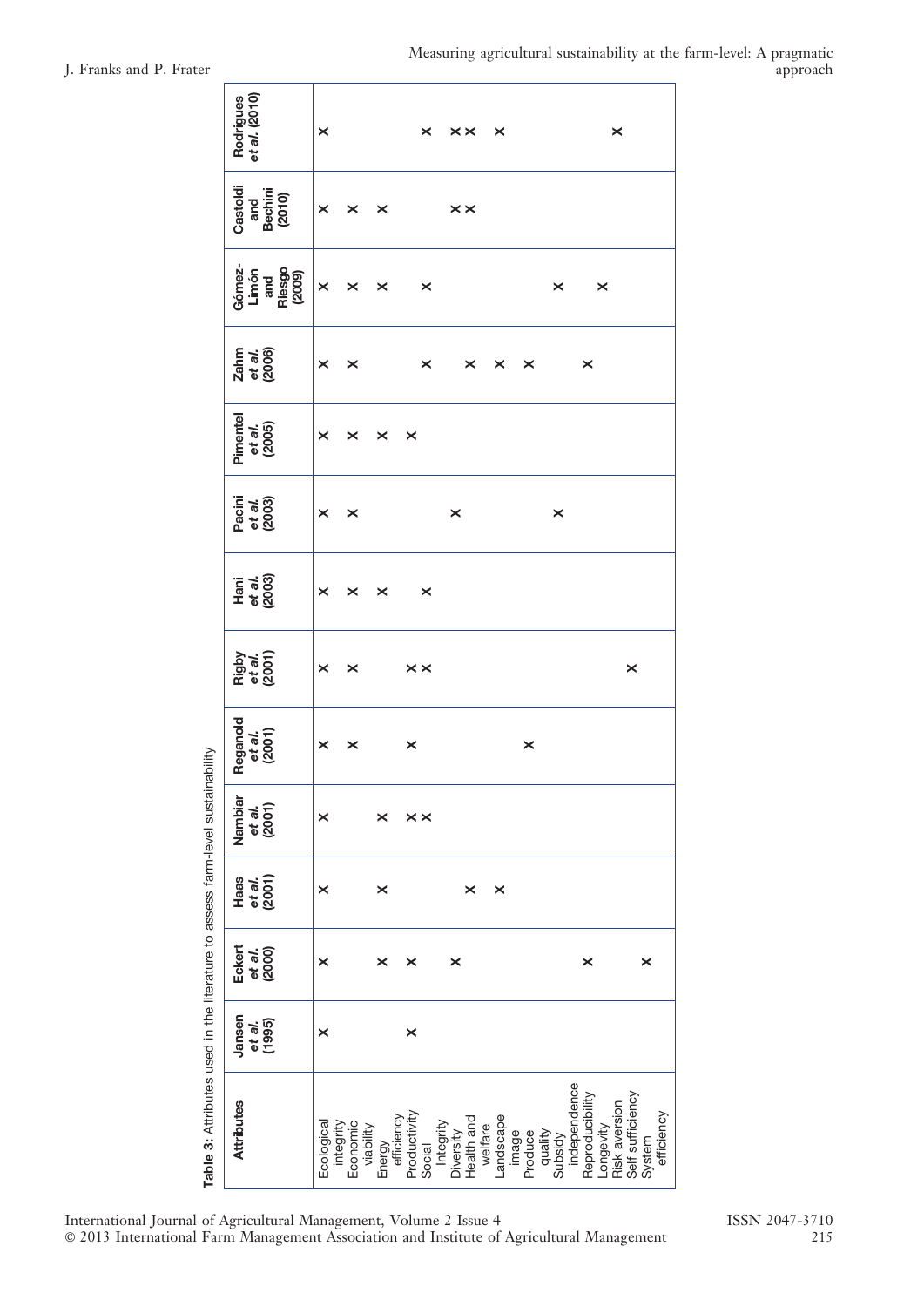leaching) and low weights to the other (e.g. pesticide volatization) relative to the importance placed on each variable. The literature uses three approaches to aggregate selected variables into a single CSI value:

(1) weighted product (e.g. Nambiar *et al.*  $(2001)$ );

(2) weighted sum of score (e.g. Zahm *et al.*  $(2006)$ );

(3) use of a computer algorithm, such as Principal Component Analysis (PCA), (e.g. Sands and Podmore  $(2000)$ ).

Nambiar et al. (2001) summed the normalised variables and then multiplied these composite indicators together to form an Agricultural Sustainability Index (ASI). This approach allows the related variables in each composite indicator to fully compensate each other, whilst the multiplication allows partial compensation between the composite indicators (Gomez-Limon and Riesgo, 2009). PCA has also been used, but as this requires a large number of observations it cannot be used to assess the sustainability of small samples (Sands and Podmore 2000; Barrios and Komoto 2006).

Some researchers by-pass the aggregation stage, or add to the aggregate value, by using diagrams, such as sustainability webs, in which relative value of each variable/ component indicator is illustrated without aggregation (Haas et al. 2001; Rigby et al. 2001; Hani et al. 2003; Speelman *et al.* 2007). This approach normalises each variable/component indicator to a value between zero (the centre of the web) and 1 (the edge of the web) with each variable/component indicators value assigned to its own 'spine'. This allows users to see clearly which attributes of sustainability have a strong and weak presence in the study. This transparency can complement the presentation of a single, summary CSI value as it allows users to assign to the data weights which more closely suit their own purposes and understanding.

#### Indicator relationships

Individual component indicators used to calculate a CSI are likely to influence each other (Speelman et al. 2007). For example, Speelman *et al.* (2006) analysed the tradeoff between the retention of crop residue to reduce soil erosion and soil loss in a region prone to soil loss in Mexico. They conclude that 100% crop residue retention would negatively affect farmer's incomes, but 35% crop residue retention combined with free grazing, maximised net income, improved forage self-sufficiency and reduced soil loss. This implies that there are circumstances when the allocated weights need to be nonlinear, that the influence of one variable on another must be permitted. However, this generally requires detailed knowledge of many interactions, information that is often simply not available. In these cases, evaluations may benefit from using reference values/ regulatory targets (see for example Eckert et al. (2000), Gómez-Limón & Riesgo  $(2009)$ ) using the approach which allows comparisons against a 'norm' or a 'tolerable range'. Additionally, researchers and stakeholders should consider the interactions between indicators at the weighting stage.

#### Section summary

This section has referred to many studies which have addressed the problems relating to summarising multi-variable conditions in a single value. In view of the wide range of definitions and dimensions assigned to sustainability, it is perhaps not surprising that there is no accepted agreement on the use of a restricted set of variables, agreement on the weights to assign to each variable and to the aggregation step. As a consequence CSIs are not used as yard-sticks in policy instruments despite their potential for comparing trends in sustainable resource use and sustainability over time, between locations and systems.

This study addresses these problems from a farmercentred perspective. It is based on the assumption that CSIs are able to measure sustainability over time at the same location. It also takes into account the practical reality that such measures are more likely to be calculated if they can be implemented at little cost. To facilitate this, it is argued that CSI must be developed by utilising readily available information, but that variable selection will evolve through time using 'design-actiondesign' cycles. For example, data on important variables, such as percentage of inputs sourced locally may not exist in the initial years, and annual changes in selected variables will not exist in the first year of the study. New data recording systems would need to be established to measure variables for which data is not currently available. This may be relatively inexpensive to do, especially if examples of best-practice recording are exchanged between farmers.

# 4. Application of farmer-centred CSI: a conventional dairy system

An example of the calculation of a farmer-centred CSI using readily available data in the first stage in a 'designaction design' cycle used data gathered from the Newcastle University owned, 300ha tenant farm located 12 miles west of Newcastle upon Tyne near Stocksfield in the Tyne valley (OS grid reference NZ 064 657). The farm is at an average elevation of 112m, benefits from well-drained sandy clay loam soil and has an average rainfall is 630 mm/yr (MetOffice 2011). The principal enterprises are dairy and arable, though it has a smallscale vegetable enterprise and produces beef. The farm is unique in the UK in that a block of 135 ha is managed organically with the remainder farmed conventionally<sup>5</sup>.

Step one requires the selection of variables to use in the CSI. An initial list of 43 indicators was drawn up based on those used in the literature listed in Table 2 (see Appendix 1). Each represents at least one of the three pillars of sustainability and taken together they embrace the majority of the sustainability attributes listed in Table 3. It is noted that the environmental pillar appears to be over-represented compared to the social pillar.

To prevent overlapping between variables, make the CSI more tractable and to reduce costs this list was whittled down in discussion with the farm manger, based on three criteria: (i) ease of availability of data; (ii) accuracy of measurement and (iii) coverage of all dimensions of sustainability. Farm data over a five year period (2005- 2010) was recovered from two computer

<sup>5</sup> The study calculated a CSI for the organic and conventionally farmed land, but only those values computed for the conventionally managed farmland are presented here.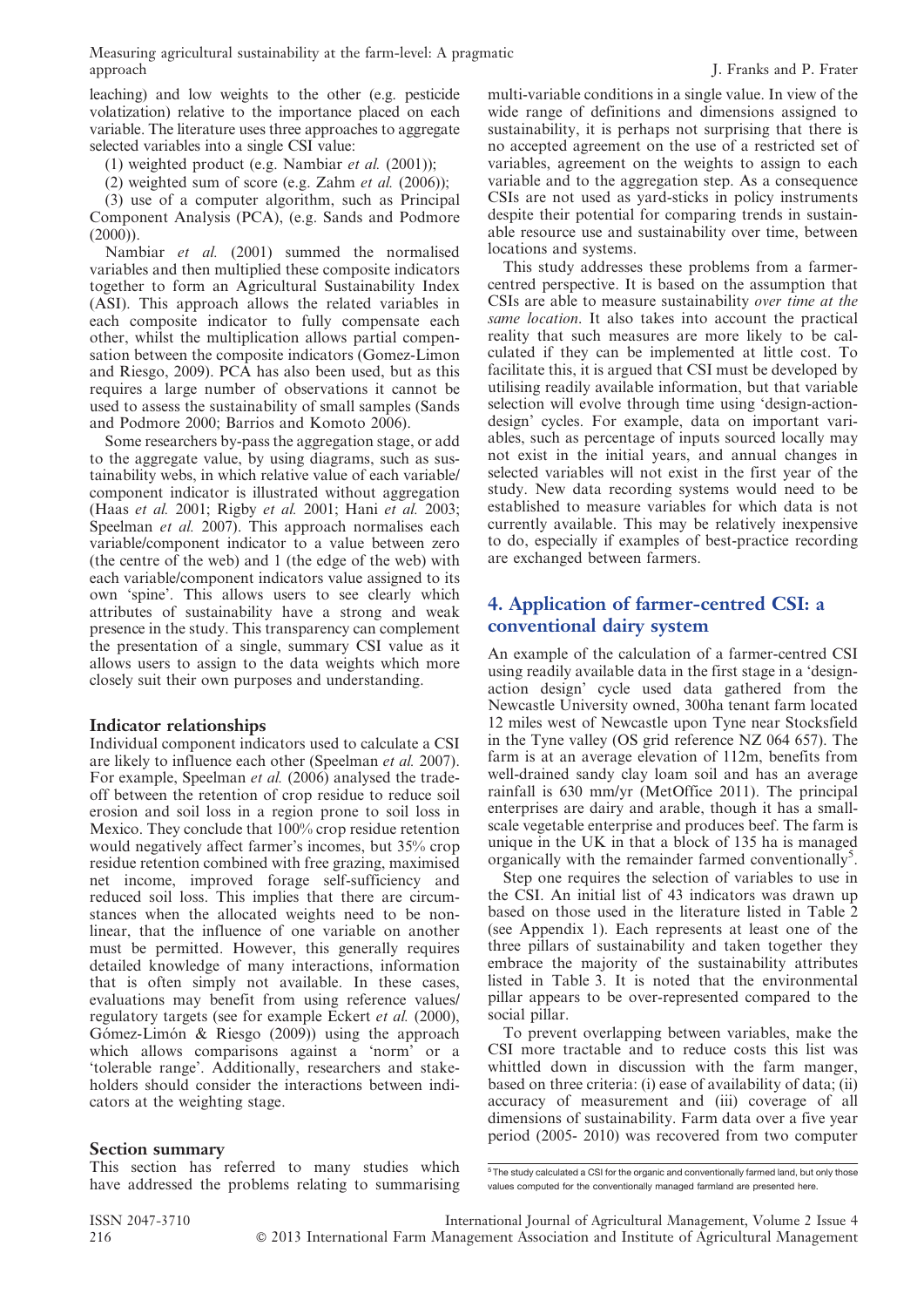| <b>Component Indicator</b>                                        | <b>Units</b>  | <b>Definition</b>                                                                                                                                                                      |
|-------------------------------------------------------------------|---------------|----------------------------------------------------------------------------------------------------------------------------------------------------------------------------------------|
| 1. Nitrogen (N), phosphorous<br>(P) and potassium (K)<br>balances | Kg /ha        | The difference between N/P/K input and crop N/P/K requirements (calculated<br>from cropping history, soil texture, target market, etc. using the UK Fertiliser<br>Manual (Defra 2010)) |
| 2. Profit margins                                                 | E/ha          | Income minus fixed and variable costs per hectare                                                                                                                                      |
| 3. Subsidy dependence                                             | $\%$          | Percentage of income derived from subsidies (i.e. Single Payment Scheme<br>payment and Entry Level Stewardship payments)                                                               |
| 4. Productivity<br>5. Diversity                                   | t/ha          | Grain sold off farm, excluding forage crops used on-farm                                                                                                                               |
| 6. Field size                                                     | Ha            | Average field size                                                                                                                                                                     |
| 7. Crop diversity                                                 | Index $(H_e)$ | Shannon Weaver diversity Index based on the number of crop types and their<br>respective proportions                                                                                   |

programmes: Farmplan Computer System (part of Reed Business Information  $\circ$ ) Crop Manager and Farm Business Manager.

Ready availability of data is the prerequisite for this study which takes as its starting-point the farmer's perspective, though the fact that the farm was divided into organic and conventional production systems created data availability problems that might not be encountered on typical farms. Eventually six variables were selected, one of which (diversity) being a composite made up of two measures (Table 4).

The principles of easy access to accurate data and adaptability to local conditions means that the variables selected for another farm would most likely vary from this list (in content and number) at the first rounds of the 'design-action- design' cycle. This should not be seen as a problem given the intention to evolve the selection over time so more variables are available from which indicators can be selected.

The min-max method was used to normalise the selected variables (OECD 2008; Gómez-Limón and Riesgo 2009). Each variable will have a different optimum value, for example, the optimum nitrogen (N), phosphorous (P), potassium (K) balance is assigned the value of zero which represents ecological integrity, economic viability (i.e. the fertilisers are being used at optimum efficiency), and minimal health and welfare risk in terms of nutrient leaching (Table 5). To ensure high values signified positive effects on sustainability, indicators of poor sustainability, such as high subsidy dependence and high nutrient surpluses/deficits were inverted. The maximum and minimum values were derived from pooling variable values over the 5 year period, and the minimum value for each variable subtracted from its observed annual value which was then divided by the range of that variable within the 5-year period. In this way the normalised values reflect the variance within the system over five years, annual min and max values can be used on larger data sets.

To calculate the weights to assign to each variable, each indicator was scored against the number of attributes of sustainability it encompasses (in Table 5). The recorded value of each variable was therefore multiplied by this weight and the products summed into a single CSI. This approach was compared to using an unweighted CSI to investigate the significance of weighting. Unweighted CSIs were calculated by multiplying the normalised value of each variable by 0.17 (i.e. as there are six variables each is given a weight of one

sixth), and summed for each year. These normalised variables are then presented in 'sustainability webs' (produced using Microsoft Excel 2010 $^{\circ}$  radar charts).

# 5. Research findings

The weighted and un-weighted CSI for each year is listed in Table 6. Both approaches show that the farm was most sustainable in 2007 and least sustainable in 2005. No clear trends can be deducted from either CSI (Figure 2) which infers that no progression or regression is occurring. Year 2005 and 2007 appear out of line with the sample average. The farm manager would most likely be able to identify the reason for this, but it may be caused by factors external to the farm and as such be beyond the managers control (such as input and output prices, weather and staff health).

The sustainability webs for each of the five years showing the underlying value of the selected variables is presented in Figure 3 – confirming the lowest value occurred in 2005 and the highest in 2007. Profit margin was highest in 2005 when subsidy dependency, crop variety diversity and field area were lowest, in terms of sustainability. Conversely, profit margin reduced in 2007 when these same variables and yields were highest. This suggests there may be a trade-off between profit margin and the other indicators. As mentioned above, the variable/composite indicator used to calculate the CSI value ideally needs to measure a different aspect of sustainability to keep overlap (i.e. correlation) to a minimum, but those in the example are closely related hence the notable trade-offs occurring. With the nature of agriculture, one could argue that a multitude of factors do interlink, thereby making the selection of unrelated factors difficult.

The results suggest that (i) the selected weights had little discernible impact on the CSI value and (ii) the variables selected are closely correlated with the year with no clear trend prevailing. This reinforces the need to develop this on-farm CSI within the 'design-actiondesign cycle' framework. To facilitate this it is important to develop tools that can assist farmers to measure and record a wider selection of variables each year. If these data were pooled across a larger sample of neighbouring farms they could be normalised using the min-max of the sample rather than from the same farm. Widening the sample across which variables are measured would also allow the CSI to be more use as a benchmarking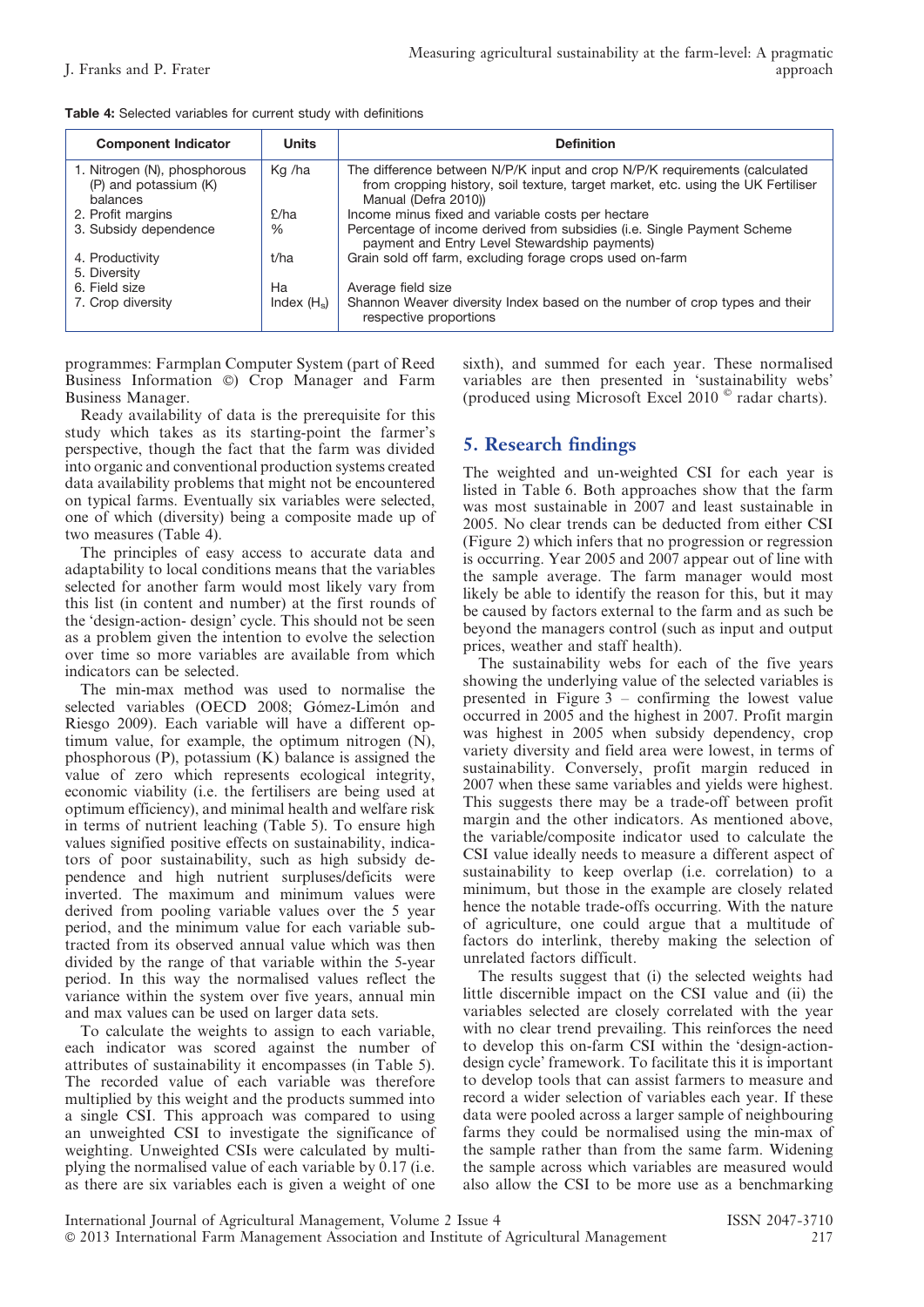|          | Measuring agricultural sustainability at the farm-level: A pragmatic |  |  |
|----------|----------------------------------------------------------------------|--|--|
| approach |                                                                      |  |  |

| Score                    | Overall<br>weighting<br>(score/<br>total<br>total<br>score) | 0.24<br>ဖ | 0.20<br>5                 |                  | 3202<br>2020<br>ပေ လ |                  | 25                 |                                                                                                                                                                |
|--------------------------|-------------------------------------------------------------|-----------|---------------------------|------------------|----------------------|------------------|--------------------|----------------------------------------------------------------------------------------------------------------------------------------------------------------|
|                          |                                                             |           |                           |                  |                      |                  |                    |                                                                                                                                                                |
|                          | Risk<br>aver-<br>sion                                       |           |                           |                  |                      |                  | <b>Total Score</b> |                                                                                                                                                                |
|                          | Longe-<br>vity                                              |           |                           |                  |                      |                  |                    |                                                                                                                                                                |
|                          | Self -<br>sufficiency                                       |           |                           |                  |                      |                  |                    |                                                                                                                                                                |
|                          | Subsidy<br>indepen-<br>dence                                |           |                           |                  |                      |                  |                    |                                                                                                                                                                |
|                          | Pro-<br>duce<br>quality                                     |           |                           |                  |                      |                  |                    |                                                                                                                                                                |
|                          | Land-<br>scape<br>image                                     |           |                           |                  |                      |                  |                    |                                                                                                                                                                |
| Sustainability attribute | and<br>welfare<br>Health                                    |           |                           |                  |                      |                  |                    |                                                                                                                                                                |
|                          | Diver-<br>sity                                              |           |                           |                  |                      |                  |                    |                                                                                                                                                                |
|                          | integrity<br>Social                                         |           |                           |                  |                      |                  |                    |                                                                                                                                                                |
|                          | Produc-<br>tivity                                           |           |                           |                  |                      |                  |                    |                                                                                                                                                                |
|                          | ciency<br>ŧ                                                 |           |                           |                  |                      |                  |                    |                                                                                                                                                                |
|                          | Econo-<br>viability<br>mic                                  |           |                           |                  |                      |                  |                    |                                                                                                                                                                |
|                          | Ecologi-<br>integrity<br>ලි                                 |           |                           |                  |                      |                  |                    |                                                                                                                                                                |
|                          | <b>Measure</b>                                              | NPK       | <b>Balances</b><br>Profit | margin<br>Yields | Subsidies            | <b>Diversity</b> |                    | The sustainability attributes in this table are those most commonly used in the literature.<br>NPK refers to nitrogen, phosphorous and potassium respectively. |

Table 6: Aggregate CSI for the conventionally managed farm land over a five year period

| Year | <b>Weighted CSI</b> | Equally-<br>weighted CSI |
|------|---------------------|--------------------------|
| 2005 | 0.396               | 0.309                    |
| 2006 | 0.593               | 0.667                    |
| 2007 | 0.803               | 0.874                    |
| 2008 | 0.484               | 0.540                    |
| 2009 | 0.513               | 0.590                    |

tool, we recognise it is of little value for such use as currently calculated.

# 6. Discussion

Rigby et al (2000) noted a key advantage of developing sustainability indices; it pulls 'the discussion of sustainability away from abstract formulations' and requires 'explicit discussion of the operational meaning of the term to be revealed': each variable within an indicator needs to be justified. However, this approach reflects a traditional top-down approach in which the variables needed for the index are specified before field work begins. The approach set out here reverses this order of priorities. It identifies those data that are readily available and selects from them the ones which most closely match policy objectives and targets. The example used here clearly suggests that this approach is unlikely to provide a particularly useful measure in the first year as readily available data are unlikely to provide an ideal match with the 'triple-bottom line'. Providing this is regarded as a starting-and not a finishing-point, and given sufficient support to allow development over time, a wider range of variables can be measured from which a more appropriate set can be used to illustrate a farm's sustainability trajectory. This discussion continues with a brief discussion of some of the additional key issues raised by this study.

#### Indicators and policy goals

It is most likely because of the methodological limitations, that CSIs have not been used by policymakers. The approach advocated here would improve the utility of CSI to a point where they may be considered within cross-compliance obligations or as an option in environmental stewardship scheme. Progress in science and policy is often made from adopting a pragmatic approach based upon a multi-period 'design-action-design' framework (as this is the basis of the scientific approach of observation, hypothesis, experimentation, interpretation leading to a newly formulated hypothesis).

As involvement of farm managers is essential, each needs to gain some advantage from participation. Some farmers will be able to benefit from using sustainability measures to brand products to give them a competitive advantage, or use them to help identify win-win activities on their farm (for example reducing the expensive use of surplus fertilizers). These benefits suggest there will be a pool of farmers who would voluntarily calculate CSI values, but others will need additional incentives. One approach to assist on-farm development would be to provide technical data collection and

Table 5: Scoring of the selected indicators based on attributes from the literature

Scoring of the selected indicators based on attributes from the literature

ISSN 2047-3710 International Journal of Agricultural Management, Volume 2 Issue 4 218 ' 2013 International Farm Management Association and Institute of Agricultural Management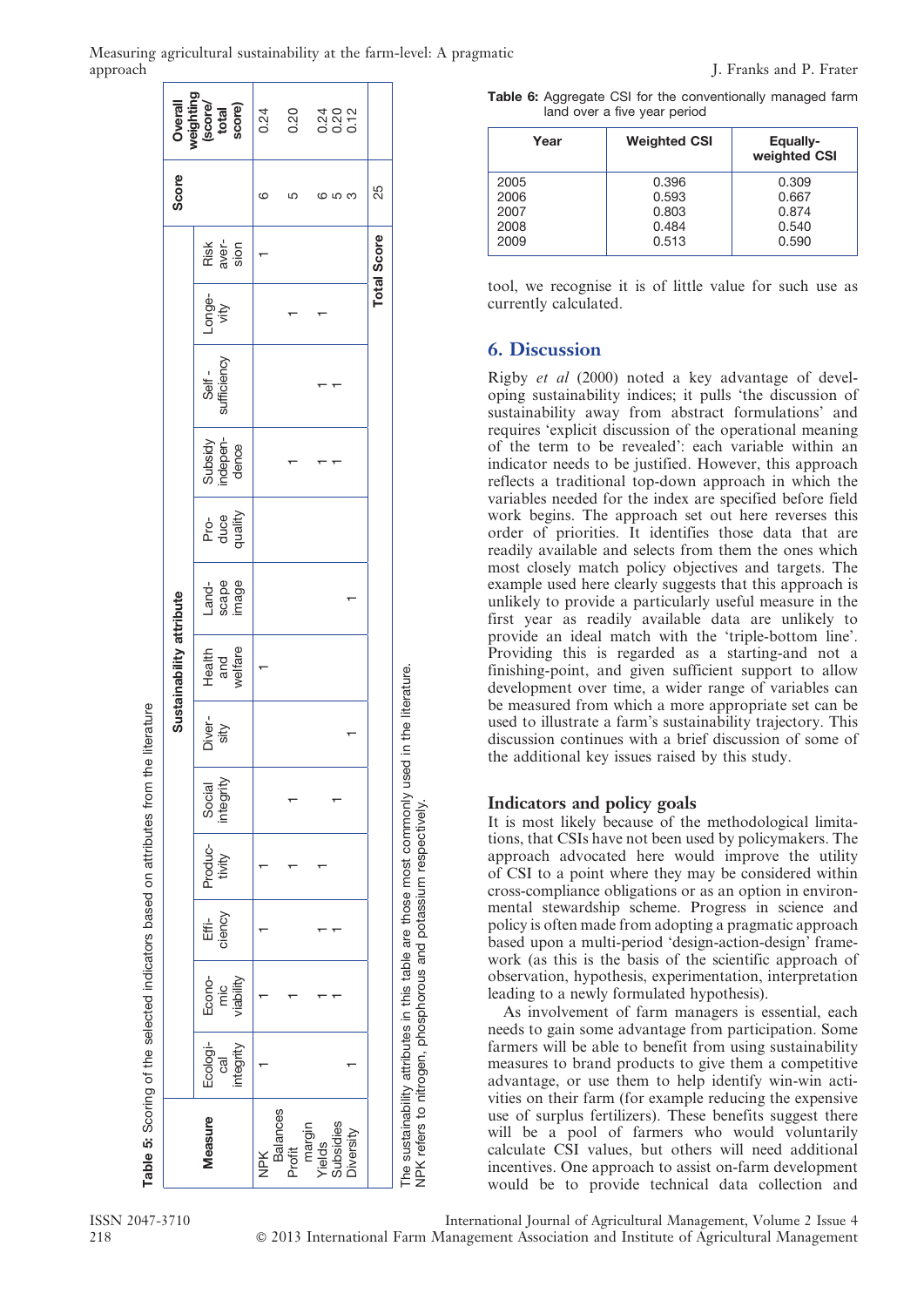

Figure 2: Composite Sustainability Index trends for a conventional dairy system

recording support to a pool of neighbouring farmers who are willing to develop a CSI. This will increase the speed at which the index becomes more useful and the likelihood that farmers will find value by incorporating the environmental consequences of their farm management decisions into their activities.

#### The inherent difficulties of the indicator-based approach

The inherent difficulties related to the lack of consensus on the definition of 'sustainable agriculture' have proved a barrier to its practical usefulness (Gómez-Limón and Riesgo 2009). However, because the concept of sustainability has remained flexible it has been 'adopted' as a desirable goal by a wide range of stakeholders. Moreover, given the site-specific nature of environmental and rural economy objectives and targets, it is not desirable to select the same set of variables to measure CSI at every location (Bell and Morse  $2008$ )<sup>6,7</sup>. However, it would be desirable to rapidly agree which variables should be collected by farmers from similar eco-systems as this will facilitate inter-farmer data collection efforts. With benchmarking performance within that local pool one can identify those management activities which improve, and those which worsen a farms sustainability index.

Another reason why the reviewed studies use different variables is because the objectives of each study vary. This would not be the case in this use of the CSI as the objective across each farm system would remain constant, but the choice of variables would be more limited than the literature suggests.

### Usefulness to policy makers

It is suggested that the operational feasibility of sustainability indicators may be at the expense of technical soundness in its initial years. Crabtree and Bayfield (1998) refer to a report by Ross (1995) which claimed that community input into the development of indicators is required. But they argue that 'the process of developing and using sustainability indicators is an evolutionary one', and that there 'can be no agreed pattern or template for the process'. The present study accepts that location specific initiatives, based on the principles of the active or passive adaptive co-management process, are required to develop more efficient and practical measures of farming's contribution to national sustainability targets.

What this, or indeed any other, approach will not be able to deliver is measurements of the 'unmeasurable' no matter how theoretically sound or policy relevant that measure may be. For example, a CSI might be improved by including a measure that reflects soil health/quality (Nambiar et al. 2001) which is a primary indicator of sustainable land management (due to its contribution to plant productivity and impacts on water and air quality (Doran 2002)). However, the definition and measurement of soil health is contested, so in keeping with the philosophy of this study only those variables which are simple to measure would be included. For example, the annual soil vegetative cover (measured as a proportion of the farm area) can be used to as an indicator of the risk of soil erosion, and the extent to which temporary leys are used to improve soil organic matter content.

#### Usefulness to the farmer

Ultimately the success of this approach to measure sustainability will be judged by the farmer. Whilst the processes of measuring and computing data are unlikely to pose any conceptual problems, the principle of allowing annual changes to the variables included in the index, and its interpretation, may well do. Yet this facet is integral to the potential benefit of this approach. Not only would indices calculated in the initial years likely to be of less value, but farmers would need to have this principle carefully explained because it involves them

<sup>&</sup>lt;sup>6</sup> For example, water use efficiency is less relevant on (most) UK farms than on farms in arid countries.

 $<sup>7</sup>$  Including the use of 'pesticide' might be a sensible indicator to compare conventional</sup> farms but it would be inappropriate to use it to compare organic farms.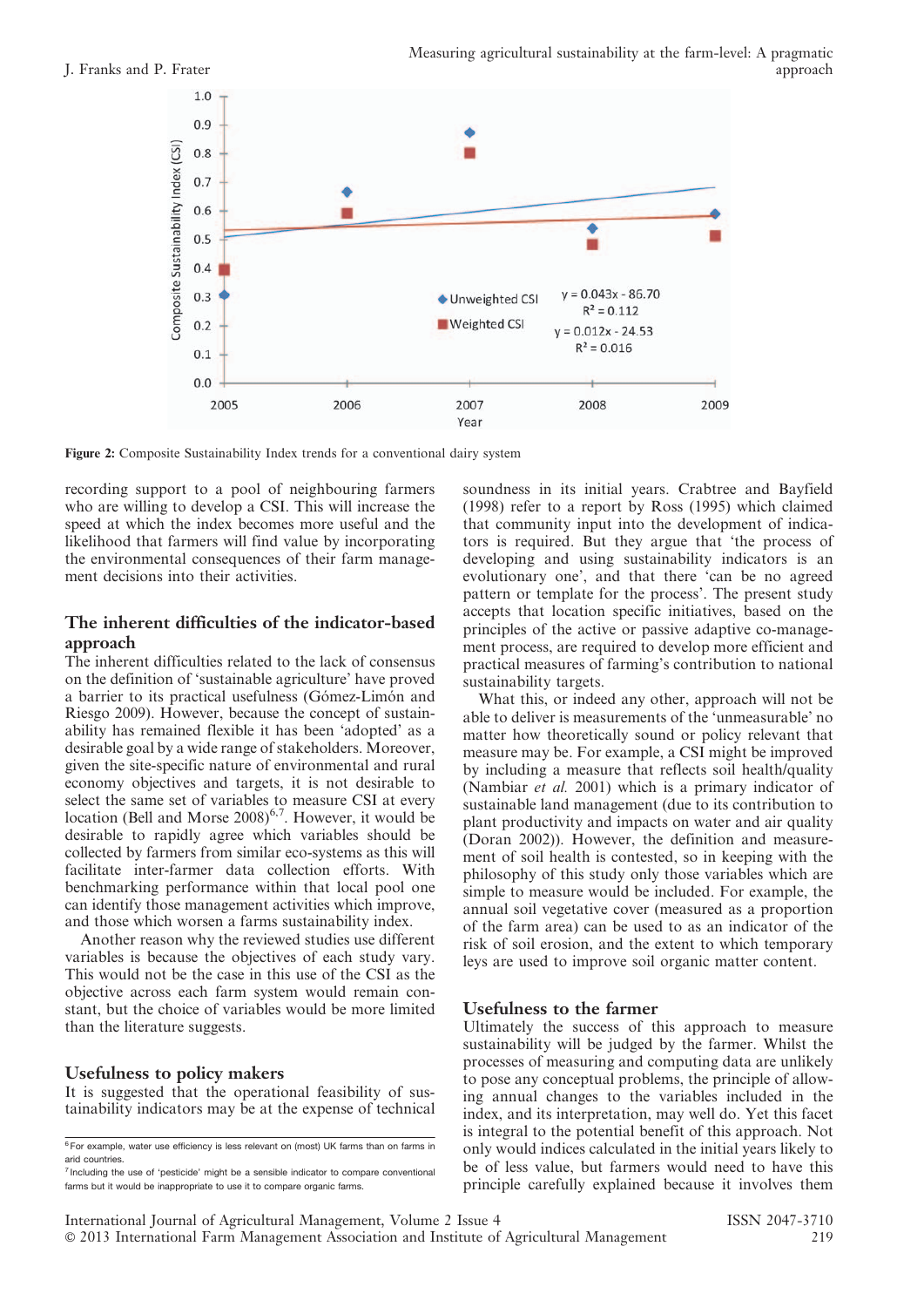Measuring agricultural sustainability at the farm-level: A pragmatic



Figure 3: Sustainability webs for a conventional dairy based farm system

making, perhaps initially annual, changes in their compliance activities.

Important to this would be the agreement on the weightings of each variable. Farmers may be mostly interested in the economic viability of their farms, and so would like to assign higher weights to the economic variables however this view is associated with the weak sustainability (Cabeza Gutés 1996) and will not be shared by all stakeholders. It is likely that the weights would be affected by the change in the variables collected each year.

#### Interpretation of CSIs

All stakeholders would also need to identify which variables can be influenced by factors within the manager's control; there would be little point constructing a farm-specific CSI totally based on exogenous variables. Moreover, some variables will be more predictable than others, for example, annual yields are likely to be more predictable than annual profits. Other indices have problems of interpretation that would need to be addressed. NPK balances can identify nutrient surpluses<sup>8</sup>, but does a nutrient deficit equate to the same level of unsustainability as nutrient inputs are suboptimal? (Defra 2010). When interpretation difficulties add to farmers' costs, for example the need for more regular soil tests, some may argue participants need financial support so they are not financially disadvantaged by their voluntary participation in the scheme. However, soil testing to improve nutrient management would result in more accurate nutrient application, thereby crop growth is optimised, nutrients are not wasted and financial savings incurred. Perhaps, financial incentives would be required for measures that do not result in win-wins.

The case study demonstrates how a farm can compute its CSI and present the data using sustainability webs. The example given did not show any specific trend on the farm because farm decisions had not been informed by the availability of the index over those 5 years. However, demonstrating trajectory is an important part of interpreting a CSI so key factors which managers can influence can be identified (Guy and Kibert 1998). Moreover, as annual improvements to data collection are required, some form of on-farm support will be needed initially. In principle, this should not be a problem as financial and advisory support is currently available to facilitate participation into ELS and HLS. In practice finance will likely need to be withdrawn from another programme given current austerity budgets.

#### Scale of measurement

Traditionally the basic management unit affected by public policy initiatives is the farm holding. Therefore an assessment of sustainability is needed at the farmlevel. However, at one extreme, field-level evaluations would illustrate greater variance (but provide greater detail (Castoldi and Bechini 2010)) than the aggregated,

<sup>&</sup>lt;sup>8</sup> These data are routinely recorded by farms in nitrogen vulnerable zones (NVZ) (a UK legislation targeting high risk areas for nitrate pollution which imposes limits on nitrogen application and involves maintenance of mandatory annual records of fertilise usage), so the data management techniques and processes are well understood and could rapidly be extended to farms in non-NVZ areas.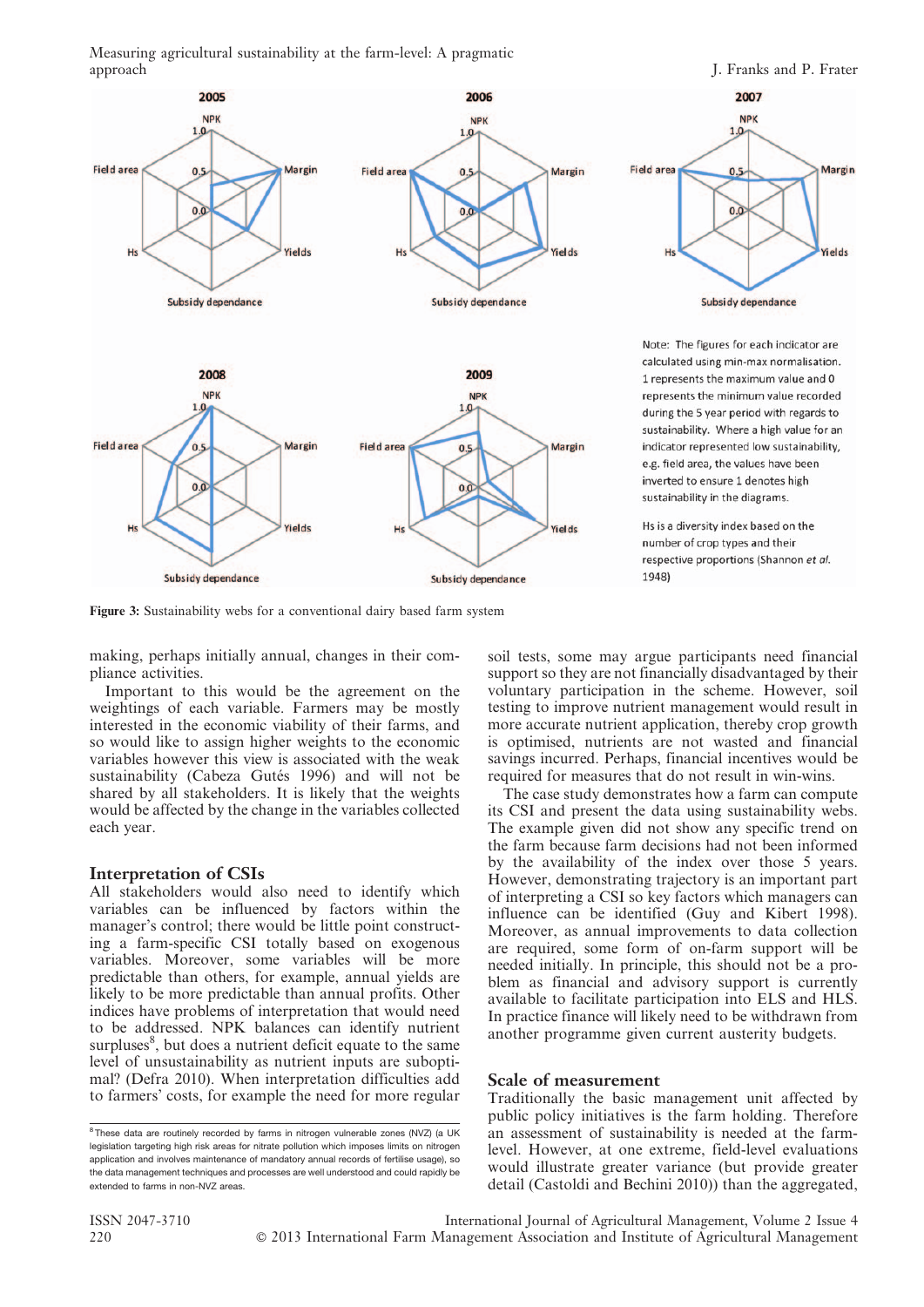regional or national level evaluations (OECD 2008). Field scale evaluations may be particularly useful for assessing change in sensitive areas, for example land abutting nature reserves. This would place additional demands on data recording, but would be technically possible; for example, farms in a NVZ must record nutrient balances field by field (Defra 2009).

### Problems with the farm-specific composite variables for sustainability

Incorporating the social pillar of sustainability proved a particular problem in calculating the case study CSI. Social variables used in the literature such as 'risk of abandonment of agricultural activity' (Gómez-Limón and Riesgo 2009), 'animal welfare' (Haas et al. 2001) and 'consumer taste tests of produce quality' (Reganold et al. 2001) provide conceptual and measurement difficulties. They would also be costly to determine on a farm by farm basis. However, variables such as 'subsidy dependency' and 'profitability' are more readily measurable. If variables such as 'contribution to the local economy' and 'percentage of produce sold locally' are considered to be locally important then farmers need robust tools to help calculate them.

#### Comparisons with other pragmatic approaches

The 'Agri-Environmental Footprint Index' (AFI) is designed to evaluate the effectiveness of agri-environment schemes (Purvis et al. 2009). AFIs are directed by policy objectives, so their focus is well-defined and do not include all aspects of sustainability. However, lessons learnt from applying AFI include the need for processes to be participatory and measures to be context specific (Purvis et al. (2009); Louwagie et al. (2012); (Mauchline et al. 2012)). AFI involves a hierarchical process encompassing a set of indicators nested firstly within management practices and then within three aspects of environment: natural resources, biodiversity and landscape. These indicators of management practises and the three aspects of the environment are weighted and summed to produce the single value AFI score (Purvis et al. 2009). The aim is to deliver a focused evaluation that is sufficiently flexible to accommodate different farming contexts within a consistent framework; an approach that our study also favours using the triple bottom line as the basic unit of evaluation.

The 'Public Goods Tool' (PGT) has been developed to evaluate farms in organic entry level stewardship (OELS) (Gerrard et al. 2012). The tool has a pragmatic approach to producing an easy to understand sustainability web that is inexpensive to produce. Through thorough stakeholder consultation, the authors identified eleven public goods, the delivery of which was assessed by discussions with farmers based on questions and answers and illustrated with graphics. This offers an alternative 'starting point' to our proposed method. The case study shows how important the selection of a starting point is for the speed at which the CSI becomes widely useful, however the PGT is based on scores rather than actual measurements, so may be less accurate and does not consider data availability.

### Addressing subjectivity

The literature review shows the subjectivity inherent in different approaches to developing a CSI (Böhringer and Jochem 2007). Many consider it disadvantageous to rely on the views of closely affected stakeholders. The social dimension of sustainable development, and the location specific nature of summary measures, means subjectivity is unavoidable and must be managed rather than eliminated (Kemp and Martens 2007). Subjectivity does not necessarily imply compromise in accuracy and trustworthiness if methods of work allow consistent and robust repeatability across observations (Harper and Kuh 2007). Moreover, as a boundary object, it is not possible to define sustainability without involving a wide range of stakeholders (Castoldi and Bechini 2010). Acknowledging this will help develop not only the initiation of CSIs but also their improvement.

# 7. Conclusions

Current policy directives and up-coming CAP reforms emphasise the need to develop measurements of farmlevel sustainability which have practical value to farmers and policy makers. We have examined the utility of CSI for this purpose, but methodological and data weaknesses mean on-farm CSIs have not been added to the policymaker's toolkit. Additional improvements are needed, but progress appears to have stalled; though recent initiatives, such as AFI and PGT are offering new approaches to the problem, their widespread application is still limited.

The argument presented here supports their approaches. For agricultural sustainability to have meaning at the farm level it must be measureable, and pragmatic approaches to establishing sustainability measures are required. This would involve a step change in how CSI are conceived and calculated. Rather than aiming to develop an instantly ready-to-use score/value, it is proposed to use that data which is readily available, within a 'design-action-design cycle' dynamic framework. With appropriate support, this pragmatic, bottom-up perspective, will deliver the data improvements needed to allow on-farm CSIs to more closely reflect sustainability and allow convergence between the variables used among similar farms in similar locations. The speed with which this can be done will be critical to the balance between cost and value. It is suggested that the approach outlined be tried out on a voluntary basis initially, with farmers assisted by specialist advisors who can help them compute their farm's CSI and advise on data collection and recording strategies. The availability of grants would assist the process should farmers need to investment in equipment and/or training.

Sustainability webs and CSI values will incorporate change in variables over time and illustrate individual business's trajectory over time and with respect to other businesses. The CSI would help farm managers take account of the effects of their business decisions on the natural and social environment. This improvement would increase the value of the CSI to (i) policy makers, allowing them to be incorporated into with crosscompliance obligations or entry level stewardship of the Environmental Stewardship Scheme and (ii) to farmers within a benchmarking framework, assisting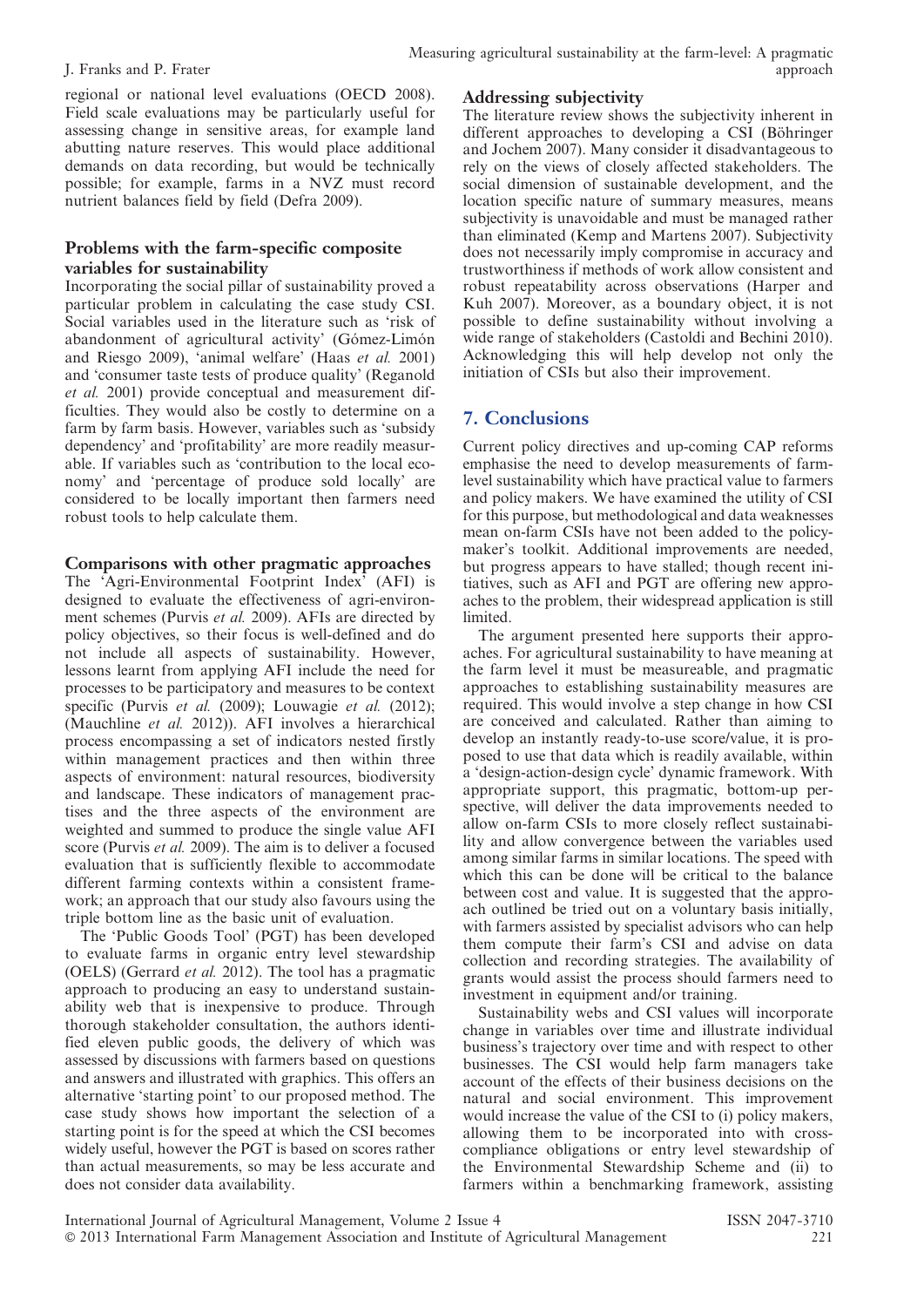Measuring agricultural sustainability at the farm-level: A pragmatic

in the spread of best practice and enabling users to identify areas where they can improve.

# About the authors

Dr Jeremy Franks is a Senior Lecturer in Farm Business Management at Newcastle University. He teaches second and third year Farm Management modules and has published widely on agri-environmental policy, the economics and marketing of milk, and farm business and farm enterprise analysis.

Ms Poppy Frater is a Masters graduate of Newcastle University with specific interest in the definition and measurement of sustainable production systems. Presently, she works with EBLEX (the beef and sheep levy board) as a Beef and Sheep Scientist.

# Acknowledgements

This project would not have been possible without the data and input provided by Dr William Taylor (Nafferton Farm manager) and Ms. Josie Scott (Nafferton farm secretary), to these people we express extreme gratification for the time spent sorting and obtaining the data requested and determining what can be included in the sustainability assessment. Additional thanks to Miss Stephanie Cottell, for her support proof reading previous drafts. We are grateful to two anonymous reviewers for their helpful comments on an earlier version of this paper.

# REFERENCES

- Armitage, D., Marschke, M. and Plummer, R. (2008). Adaptive co-management and the paradox of learning. Global Environmental Change, 18(1): 86–98. DOI: 10.1016/j.gloenvcha. 2007.07.002.
- Bandura, R. (2008). A survey of composite indices measuring country performance: 2008 update.http://web.undp.org/ developmentstudies/docs/indices\_2008\_bandura.pdf.
- Barrios, E. and Komoto, K. (2006). Some approaches to the construction of a sustainable development index for the Philippines. International Journal of Sustainable Development & World Ecology, 13(4): 277–288. DOI: 10.1080/ 13504500609469679.
- Bartelmus, P. (1999). Green accounting for a sustainable economy: Policy use and analysis of environmental accounts in the Philippines. Ecological Economics, 29(1): 155–170. DOI: 10.1016/S0921-8009(98)00086-X.
- Bartelmus, P. and Vesper, A. (2000). Green Accounting and Material Flow Analysis. Wuppertal, Wuppertal Institute for Climate, Environment and Energy. http://millennium indicators.un.org/unsd/envAccounting/ceea/archive/ Framework/Wupp\_GreenAcc\_MFA\_AlternativesOrComplement. PDF.
- Bell, S. and Morse, S. (2008). Sustainability indicators : measuring the immeasurable? London, Earthscan.http://www. worldcat.org/title/sustainability-indicators-measuring-theimmeasurable/oclc/191207723.
- Bockstaller, C., Girardin, P., van der Werf, H. M. G., Ittersum, M. K. v. and Geijn, S. C. v. d. (1997). Use of agro-ecological indicators for the evaluation of farming systems. Developments in Crop Science, Volume 25: 329–338. DOI: 10.1016/ S0378-519X(97)80032-3.
- Böhringer, C. and Jochem, P. E. P. (2007). Measuring the immeasurable -- A survey of sustainability indices. Ecological Economics, 63(1): 1–8. DOI: 10.1016/j.ecolecon. 2007.03.008.
- Cabeza Gutés, M. (1996). The concept of weak sustainability. Ecological Economics, 17(3): 147–156. DOI: 10.1016/S0921- 8009(96)80003-6.
- Castoldi, N. and Bechini, L. (2010). Integrated sustainability assessment of cropping systems with agro-ecological and economic indicators in northern Italy. European Journal of Agronomy, 32(1): 59–72. DOI: 10.1016/j.eja.2009.02.003.
- Cederberg, C. and Mattsson, B. (2000). Life cycle assessment of milk production -- a comparison of conventional and organic farming. Journal of Cleaner Production, 8(1): 49–60. DOI: 10.1016/S0959-6526(99)00311-X.
- CLA, C., Land and Business Association Ltd) (2009). Carbon Accounting for Land Managers.
- Commission, B. (1987). Our Common Future, Chapter 2: Towards Sustainable Development. World Commission on Environment and Development (WCED). Geneva: United Nation.
- CoolFarmInstitute (2012). Cool Farm Tool.
- Crabtree, B. and Bayfield, N. (1998). Developing sustainability indicators for mountain ecosystems: a study of the Cairngorms, Scotland. Journal of Environmental Management, 52(1): 1–14. DOI: 10.1006/jema.1997.0159
- Darnhofer, I., Bellon, S., Dedieu, B. and Milestad, R. (2010). Adaptiveness to enhance the sustainability of farming systems. A review. Agron. Sustain. Dev., 30(3): 545–555.
- Defra (2009). Guidance for farmers in Nitrate Vulnerable Zones. E. A. Defra. 1.
- Defra (2010). Fertiliser Manual (RB209) 8th Edition. Surrey, TSO.https://www.gov.uk/government/uploads/system/ uploads/attachment\_data/file/69469/rb209-fertilisermanual-110412.pdf.
- Doran, J. W. (2002). Soil health and global sustainability: translating science into practice. Agriculture, Ecosystems & Environment, 88(2): 119–127. DOI: 10.1016/s0167-8809(01) 00246-8.
- Eckert, H., Breitschuh, G. and Sauerbeck, D. R. (2000). Criteria and standards for sustainable agriculture. Journal of Plant Nutrition and Soil Science, 163(4): 337–351. DOI: 10.1002/ 1522-2624(200008)163:4<337::aid-jpln337>3.0.co;2-3.
- Esty, D. C., Levy, M., Srebotnjak, T. and De Sherbinin, A. (2005). Environmental sustainability index: benchmarking national environmental stewardship.http://www.yale.edu/esi/
- Franks, J. (2010). Boundary organizations for sustainable land management: The example of Dutch Environmental Cooperatives. Ecological Economics, 70(2): 283–295. DOI: 10.1016/j.ecolecon.2010.08.011.
- Gerrard, C. L., Smith, L., Pearce, B., Padel, S., Hitchings, R., Measures, M. and Cooper, N. (2012). Public Goods and Farming. Farming for Food and Water Security: 1–22. DOI: 10.1007/978-94-007-4500-1\_1.
- Gómez-Limón, J. A. and Riesgo, L. (2009). Alternative approaches to the construction of a composite indicator of agricultural sustainability: An application to irrigated agriculture in the Duero basin in Spain. Journal of Environmental Management, 90(11): 3345–3362. DOI: 10.1016/j.jenvman. 2009.05.023.
- Grêt-Regamey, A. & Kytzia, S. (2007). Integrating the valuation of ecosystem services into the Input-Output economics of an Alpine region. Ecological Economics, 63, 786–798. DOI: 10.1016/j.ecolecon.2007.02.026.
- Guy, G. B. and Kibert, C. J. (1998). Developing indicators of sustainability: US experience. Building Research and Information, 26: 39–45. DOI: 10.1080/096132198370092.
- Haas, G., Wetterich, F. and Köpke, U. (2001). Comparing intensive, extensified and organic grassland farming in southern Germany by process life cycle assessment. Agriculture, Ecosystems & Environment, 83(1-2): 43–53. DOI: 10.1016/S0167-8809(00)00160-2.
- Halberg, N., Verschuur, G. and Goodlass, G. (2005). Farm level environmental indicators; are they useful?: An overview of green accounting systems for European farms. Agriculture, Ecosystems & Environment, 105(1-2): 195–212. DOI: 10.1016/ j.agee.2004.04.003.
- Hani, F., Braga, F., Stampfli, A., Keller, T., Fischer, M. and Porsche, H. (2003). RISE, a Tool for Holistic Sustainability Assessment at the Farm Level. International Food and

ISSN 2047-3710 International Journal of Agricultural Management, Volume 2 Issue 4 222 **3** 2013 International Farm Management Association and Institute of Agricultural Management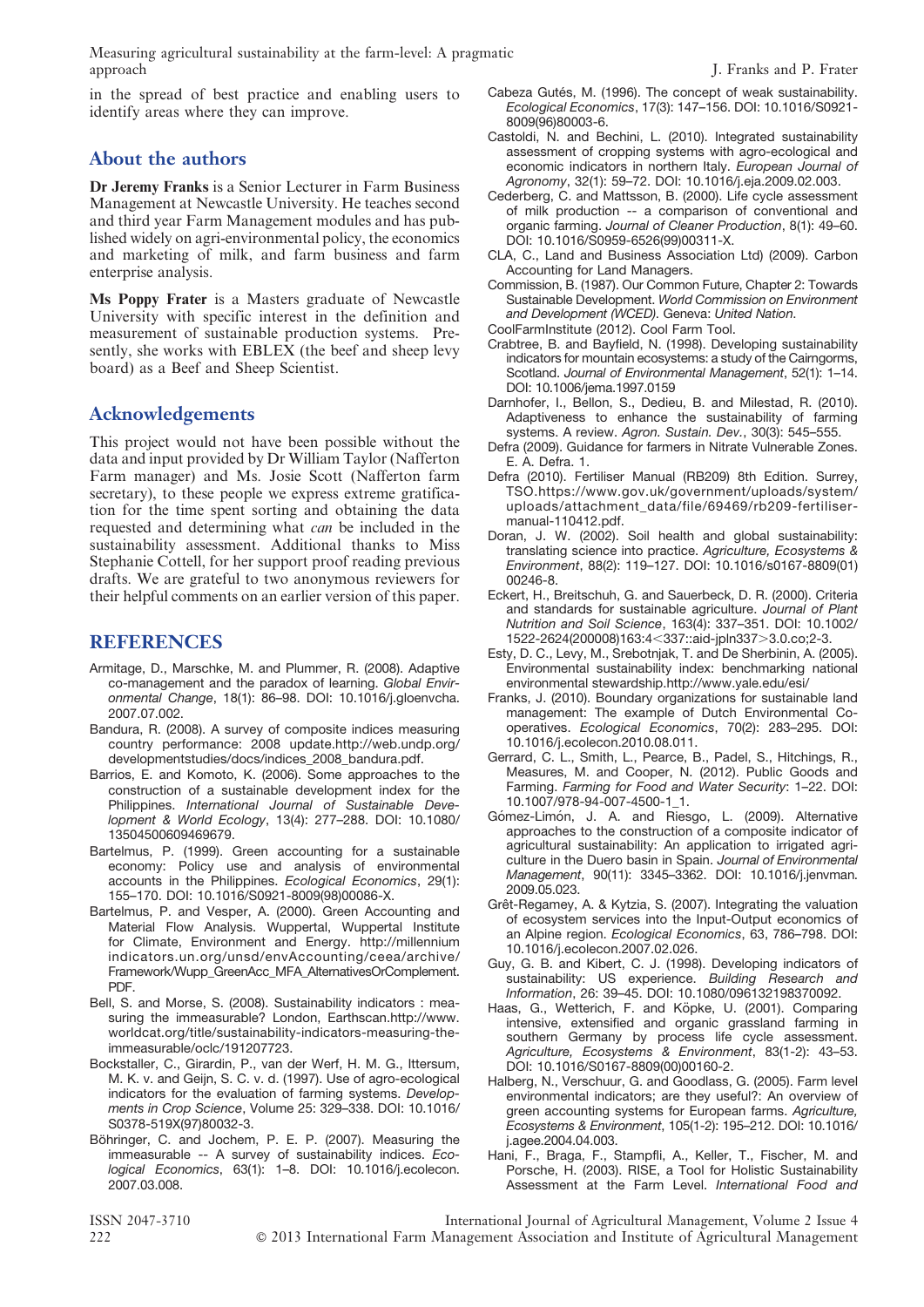J. Franks and P. Frater

Agribusiness Management Review, 06(04).http://purl.umn. edu/34379.

- Harper, S. R. and Kuh, G. D. (2007). Myths and misconceptions about using qualitative methods in assessment. New Directions for Institutional Research, 2007(136): 5–14. DOI: 10.1002/ir.227.
- Hodge, R. A. and Hardi, P. (1997). The need for guidelines: the rationale underlying the Bellagio principles for assessment.http://www.iisd.org/pdf/bellagio.pdf.
- Izac, A. and Swift, M. (1994). On agricultural sustainability and its measurement in small-scale farming in sub-Saharan Africa. Ecological Economics, 11(2): 105–125. DOI: 10.1016/ 0921-8009(94)90022-1.
- Jansen, D. M., Stoorvogel, J. J. & Schipper, R. A. (1995). Using sustainability indicators in agricultural land use analysis: an example from Costa Rica. Netherlands Journal of Agriculural Science, 43, 61–82. https://library.wur.nl/ojs/index.php/njas/ article/view/585.
- Kates, R. W., Parris, T. M. and Leiserowitz, A. A. (2005). What is sustainable development? Goals, indicators, values, and practice. Environment(Washington DC), 47(3): 8–21. DOI: 10.1080/00139157.2005.10524444.
- Kemp, R. and Martens, P. (2007). Sustainable development: how to manage something that is subjective and never can be achieved? Sustainability: Science, Practice, & Policy, 3(2): 5–14.http://sspp.proquest.com/archives/vol3iss2/ 0703-007.kemp.html.
- Legg, W. (2006). Policy efforts to achieve sustainable agriculture: an OECD perspective. Agriculture and climate beyond 2015. F. Brouwer and B. McCarl, Springer Netherlands. 46: 265–277. DOI: 10.1007/1-4020-4368-6\_15.
- Lindeijer, E. (2000). Biodiversity and life support impacts of land use in LCA. Journal of Cleaner Production, 8(4): 313–319. DOI: 10.1016/S0959-6526(00)00025-1.
- López-ridaura, S., Keulen, H. V., Ittersum, M. K. v. and Leffelaar, P. A. (2005). Multiscale Methodological Framework to Derive Criteria and Indicators for Sustainability Evaluation of Peasant Natural Resource Management Systems. Environment, Development and Sustainability, 7(1): 51–69. DOI:10.1007/ s10668-003-6976-x.
- Louwagie, G., Northey, G., Finn, J. A. and Purvis, G. (2012). Development of indicators for assessment of the environmental impact of livestock farming in Ireland using the Agrienvironmental Footprint Index. Ecological Indicators, 18(0): 149–162. DOI: 10.1016/j.ecolind.2011.11.003.
- Mauchline, A. L., Mortimer, S. R., Park, J. R., Finn, J. A., Haysom, K., Westbury, D. B., ... Yli-Viikari, A. (2012). Environmental evaluation of agri-environment schemes using participatory approaches: Experiences of testing the Agri-Environmental Footprint Index. Land Use Policy, 29(2): 317–328. DOI: 10.1016/j.landusepol.2011.07.002.

MetOffice (2011). from www.metoffice.gov.uk/.

- Nambiar, K. K. M., Gupta, A. P., Fu, Q. and Li, S. (2001). Biophysical, chemical and socio-economic indicators for assessing agricultural sustainability in the Chinese coastal zone. Agriculture,Ecosystems & Environment, 87(2): 209– 214. DOI: 10.1016/S0167-8809(01)00279-1.
- OECD (2008). Handbook on Constructing Composite Indicators : Methodology and User Guide. Paris, Organisation for Economic Co-operation and Development.http://www.NCL. eblib.com/EBLWeb/patron?target=patron&extendedid=P\_ 367134\_0&.
- OECD (2008). Measuring Sustainable Production, OECD Publishing. DOI: 10.1787/9789264044135-en.
- Pacini, C., Wossink, A., Giesen, G., Vazzana, C. & Huirne, R. (2003). Evaluation of sustainability of organic, integrated and conventional farming systems: a farm and field-scale analysis. Agriculture, Ecosystems & Environment, 95: 273– 288. DOI: 10.1016/S0167-8809(02)00091-9.
- Pimentel, D., Hepperly, P., Hanson, J., Douds, D. & Seidel, R. (2005). Environmental, Energetic, and Economic Comparisons of Organic and Conventional Farming Systems. BioScience, 55, 573–582. DOI: 10.1641/0006-3568(2005) 055[0573:EEAECO]2.0.CO;2.
- Measuring agricultural sustainability at the farm-level: A pragmatic
	- Plummer, R. (2009). The adaptive co-management process: An initial synthesis of representative models and influential variables. Ecology and Society, 14(2): 24.http://ibcperu.org/ doc/isis/11750.pdf.
	- Pretty, J. (2008). Agricultural sustainability: concepts, principles and evidence. Philosophical Transactions of the Royal Society B: Biological Sciences, 363(1491): 447–465. DOI: 10.1098/rstb.2007.2163.
	- Purvis, G., Louwagie, G., Northey, G., Mortimer, S., Park, J., Mauchline, A., ... Peltola, J. (2009). Conceptual development of a harmonised method for tracking change and evaluating policy in the agri-environment: The Agri-environmental Footprint Index. Environmental Science & Policy, 12(3): 321– 337. DOI: 10.1016/j.envsci.2009.01.005.
	- QIU Hua-jiao, CHANG Xin, CHENG Xu and ZHU Wan-bin (2005). The Analysis and Design of Agricultural Sustainability Indicators System. Scientia Agricultura Sinica, 6(4): 475– 486. DOI: 10.1016/S1671-2927(07)60072-8.
	- Reganold, J. P., Glover, J. D., Andrews, P. K. and Hinman, H. R. (2001). Sustainability of three apple production systems. Nature, 410(6831): 926–930.http://dx.doi.org/10.1038/ 35073574.
	- Rigby, D. and Cáceres, D. (2001). Organic farming and the sustainability of agricultural systems. Agricultural Systems, 68(1): 21–40. DOI: 10.1016/S0308-521X(00)00060-3.
	- Rigby, D., Woodhouse, P., Young, T. and Burton, M. (2001). Constructing a farm level indicator of sustainable agricultural practice. Ecological Economics 39(3): 463–478. DOI: 10.1016/ S0921-8009(01)00245-2.
	- Rist, L., Campbell, B. M. and Frost, P. (2013). Adaptive management: where are we now? Environmental Conservation, 40(01): 5–18. DOI: 10.1017/S0376892912000240.
	- Rodrigues, G. S., Rodrigues, I. A., Buschinelli, C. C. d. A. and de Barros, I. (2010). Integrated farm sustainability assessment for the environmental management of rural activities. Environmental Impact Assessment Review, 30(4): 229–239. DOI: 10.1016/j.eiar.2009.10.002.
	- Ross, T. (1995). Sustainability indicators research project: consultants; report of the Pilot Phase Luton. Local Government Management Board.
	- SAI (2010). Sustainable Agriculture Initiative; Food for thought. Retrieved 31/05/2011, 2011, from http://www.saiplatform. org/sustainable-agriculture/definition.
	- Sands, G. R. and Podmore, T. H. (2000). A generalized environmental sustainability index for agricultural systems. Agriculture, Ecosystems & Environment, 79(1): 29–41. DOI: 10.1016/S0167-8809(99)00147-4.
	- Speelman, E. N., López-Ridaura, S., Colomer, N. A., Astier, M. and Masera, O. R. (2007). Ten years of sustainability evaluation using the MESMIS framework: Lessons learned from its application in 28 Latin American case studies. International Journal of Sustainable Development and World Ecology, 14(4): 345–361. DOI: 10.1080/13504500709469735.
	- Van Der Werf, H. M. G., Tzilivakis, J., Lewis, K. & Basset-Mens, C. (2007). Environmental impacts of farm scenarios according to five assessment methods. Agriculture, Ecosystems & Environment, 118, 327–338. DOI: 10.1016/j.agee.2006.06.005.
	- Wackernagel, M. and Rees, W. E. (1996). Our ecological footprint : reducing human impact on the earth. Gabriola Island, BC; Philadelphia, PA, New Society Publishers.
	- White, M. S. (2013). Sustainability: I know it when I see it. Ecological Economics, 86(2): 213–217. DOI: 10.1016/j.ecolecon. 2012.12.020.
	- Williams, A. G., Audsley, E. & Sandars, D. L. (2006). Determining the environmental burdens and resource use in the production of agricultural and horticultural commodities. In: DEFRA (ed.) Defra Research Project IS0205, Bedford: Cranfield University and Defra. http://www.britishpoultry.org.uk/wp-content/uploads/ 2012/07/GWP\_project\_Defra\_ISO205.pdf.
	- Wossink, G. (1995). Environmental economics of the farm firm.
	- Zahm, F., Viaux, P., Girardin, P., Vilain, L. and Mouchet, C. (2006). Farm Sustainability Assessment using the IDEA Method. Bern, International Forum on Assessing Sustainability in Agriculture (NFASA). http://ibcperu.org/doc/ isis/mas/9968.pdf#page=90.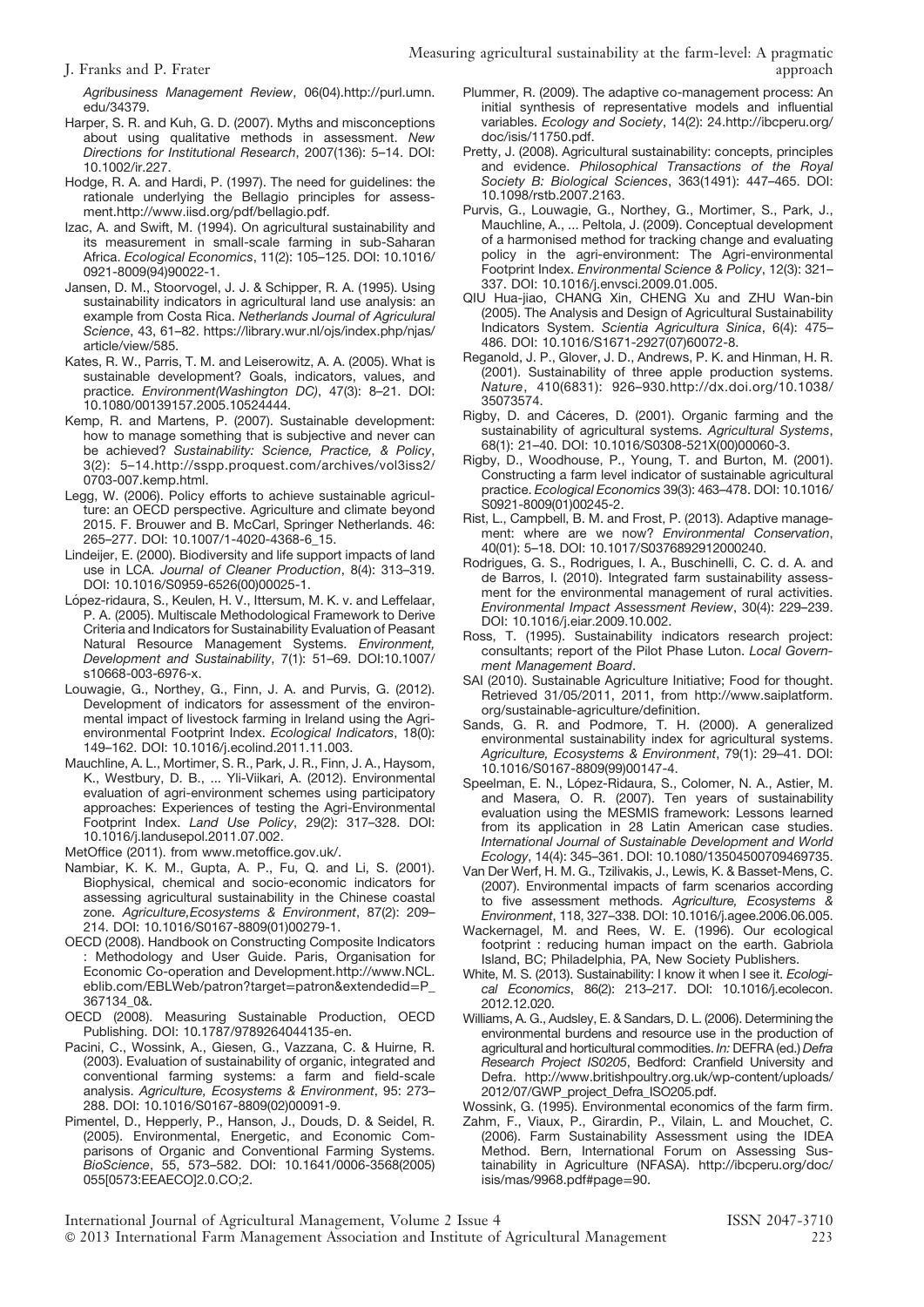# Appendix: List of potential sustainability indicators rated by ease of application

| Indicator                                                   | <b>Methods/definition</b>                                                                                                                                                                                                                                                                                                                                                                                                                            | Difficulty rating* (0-10)                   |               |  |
|-------------------------------------------------------------|------------------------------------------------------------------------------------------------------------------------------------------------------------------------------------------------------------------------------------------------------------------------------------------------------------------------------------------------------------------------------------------------------------------------------------------------------|---------------------------------------------|---------------|--|
|                                                             |                                                                                                                                                                                                                                                                                                                                                                                                                                                      | 0=extremely difficult,<br>10=extremely easy |               |  |
| Variable costs                                              | Expenses $(E)$ that change in proportion to productivity                                                                                                                                                                                                                                                                                                                                                                                             | Conventional<br>10                          | Organic<br>10 |  |
| Profit<br>Profit per hectare                                | Product gains (£) less all costs<br>Real value of agricultural production minus the real cost per Ha                                                                                                                                                                                                                                                                                                                                                 | 2<br>9                                      | 2<br>9        |  |
| Product revenue                                             | Return per product (£ per unit)                                                                                                                                                                                                                                                                                                                                                                                                                      | 9                                           | 9             |  |
| Compensation payments<br>Agri-environment<br>payments       | Single farm payment $(E)$<br>Environmental stewardship and countryside stewardship schemes (£)                                                                                                                                                                                                                                                                                                                                                       | 9<br>9                                      | 9<br>9        |  |
| <b>Energy Balance</b>                                       | Kcals/ha using input/output focus (Sum of the energy in petrol,<br>lubricants, pesticides, fertilisers, seeds and machinery - energy<br>of the crop above ground biomass)                                                                                                                                                                                                                                                                            | $\overline{2}$                              | 2             |  |
| Balance of N in soil                                        | The difference between N contained in the inputs (fertiliser, manure)<br>and outputs (crops) (kg N/ha)                                                                                                                                                                                                                                                                                                                                               | 10                                          | 10            |  |
| Balance of P in soil                                        | The difference between P contained in the inputs (fertiliser, manure)<br>and outputs (crops) (kg P/ha)                                                                                                                                                                                                                                                                                                                                               | 10                                          | 10            |  |
| Balance of K in soil                                        | The difference between K contained in the inputs (fertiliser, manure)<br>and outputs (crops) (kg K/ha)                                                                                                                                                                                                                                                                                                                                               | 10                                          | 10            |  |
| Adverse impacts of<br>pesticides                            | Using the Environmental yardstick for pesticides (EYP) (Reus and<br>Leendertse, 1999) based on active chemical ingredients half life<br>and Koc value (sorption coefficient of the pesticide) as well as site<br>specific soil and meteorological conditions using simulation<br>programming.                                                                                                                                                        | 2                                           | 2             |  |
| $CO2$ - emissions                                           | $CO2$ is estimated from fuel and electricity use.                                                                                                                                                                                                                                                                                                                                                                                                    | 8                                           | 8             |  |
| $CH4$ - emissions                                           | $CH4$ - is estimated from the number of livestock multiplied by<br>emissions factors for western Europe (IPCC 1996) (in CO <sub>2</sub> -<br>equivalents for $GWP_{100}$                                                                                                                                                                                                                                                                             | 8                                           | 8             |  |
| $N2O-$ emissions                                            | N <sub>2</sub> O is based on number of livestock, N excretion of animals (kgN/<br>animal/yr) and the fraction of this $\overline{N}$ that is manure N (%/100)<br>estimated from animal waste handling method (IPCC 1996). Field<br>burning of agricultural residues; characteristics (IPCC 1996<br>worksheet 4-4). Emissions from soils are estimated from synthetic<br>fertiliser use, fraction of synthetic fertiliser N applied that volatilizes, | $\overline{2}$                              | 2             |  |
| Crop rotation indicator                                     | area of cultivated organic soils, fraction of N that leaches.<br>Average suitability of each previous-successive crop combination<br>rated 0-10. E.g continuous successions of the same crop given a<br>low score. Companion cropping given high score.                                                                                                                                                                                              | 4                                           | 4             |  |
| Biodiversity; Number of<br>grassland species                | Index 1-5 ( $\leq$ 22=5, 23-25=4, 26-28=3, 29-31=2, $\geq$ 32=1)                                                                                                                                                                                                                                                                                                                                                                                     | 4                                           | 4             |  |
| Biodiversity; Time of first cut<br>Biodiversity; density of | Index 1-5 (5 May=5, 10 May=4, 15 May=3, 20 May=2, 25 May=1)<br>Relative frequency Index 1-5 (low=5, average=3, high=1)                                                                                                                                                                                                                                                                                                                               | 8<br>4                                      | 8<br>4        |  |
| hedges and field margins<br>Biodiversity; diversity of      | Index 1-5 (low=5, average=3, high=1)                                                                                                                                                                                                                                                                                                                                                                                                                 | 7                                           | $\prime$      |  |
| hedges and field margins<br>Biodiversity; state/care of     | Index 1-5 (poor=5, average=3, very good=5)                                                                                                                                                                                                                                                                                                                                                                                                           | 7                                           | 7             |  |
| hedges and field margins                                    |                                                                                                                                                                                                                                                                                                                                                                                                                                                      |                                             |               |  |
| Biodiversity; fences                                        | Index 1-5 (none=5, medium density small fences=3, high density<br>broad fences=5)                                                                                                                                                                                                                                                                                                                                                                    | 4                                           | 4             |  |
| Length of grazing period                                    | Length of grazing period and the typical look of the cattle and the<br>layout of the farmstead (garden, trees, orchard) (two separate<br>indicators) (scored 1-5)                                                                                                                                                                                                                                                                                    | 10                                          | 10            |  |
| Farmstead layout                                            | Proportion of the farmstead that is the same as it was 40 years ago<br>(%) or score from 1-5 how traditional the farmstead is.                                                                                                                                                                                                                                                                                                                       | 9                                           | 9             |  |
| Crop diversity                                              | The quantity of different crop types on farm that occupy an area<br>greater than 0.25 ha.                                                                                                                                                                                                                                                                                                                                                            | 8                                           | 8             |  |
| Specialisation                                              | % of land covered by principle crop                                                                                                                                                                                                                                                                                                                                                                                                                  | 8                                           | 8             |  |
| Mean area per plot<br>Soil cover index                      | Mean size of the fields that make up the farm (ha)<br>% of soil cover by crops in one year (averaged over the four seasons)                                                                                                                                                                                                                                                                                                                          | 8<br>4                                      | 8<br>4        |  |
| Farm yard manure<br>application                             | On what proportion of the farm is farm yard manure applied? (%)                                                                                                                                                                                                                                                                                                                                                                                      | 8                                           | 8             |  |
| Soil Erosion<br>Soil Quality                                | Movement of soil (t/km <sup>2</sup> )<br>Several measurements, E.g. Bulk density (cm <sup>3</sup> ), Cation Exchange                                                                                                                                                                                                                                                                                                                                 | 1<br>$\overline{2}$                         | 1<br>2        |  |
| Seed Source:                                                | Capacity (CEC), Nutrient concentrations (%).                                                                                                                                                                                                                                                                                                                                                                                                         |                                             | 9             |  |
| Seed source; own farm<br>supplied                           | Proportion conventional/organic (%)<br>Proportion sourced on site (%)                                                                                                                                                                                                                                                                                                                                                                                | 9<br>10                                     | 10            |  |

ISSN 2047-3710 International Journal of Agricultural Management, Volume 2 Issue 4 224 C 2013 International Farm Management Association and Institute of Agricultural Management